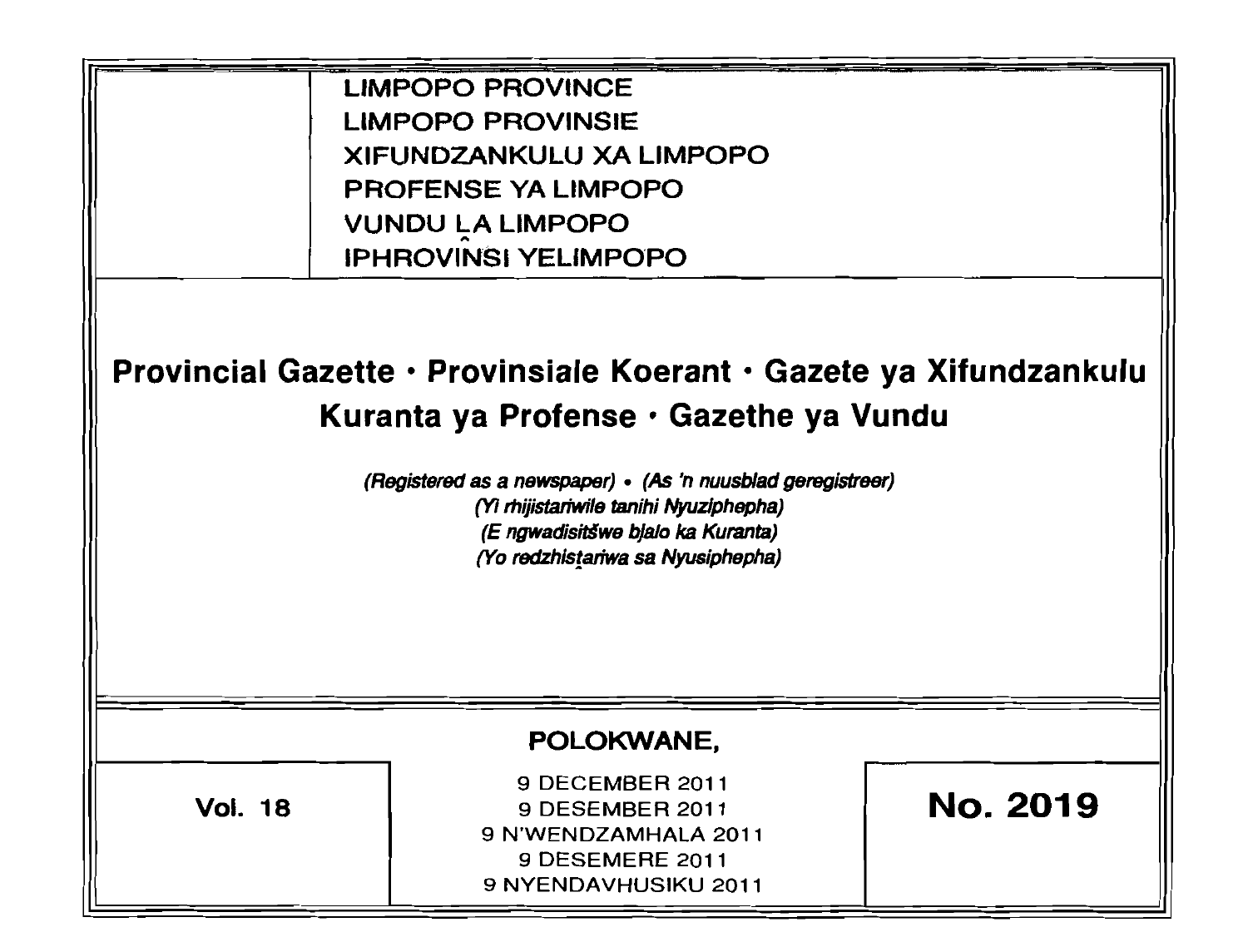# **IMPORTANT NOTICE**

**The Government Printing Works will not be held responsible for faxed documents not received due to errors on the fax machine or faxes received which are unclear or incomplete. Please be advised that an "OK" slip, received from a fax machine, will not be accepted as proof that documents were received by the GPW for printing. If documents are faxed to the GPW it will be the sender's responsibility to phone and confirm that the documents were received in good order.** 

**Furthermore the Government Printing Works will also not be held responsible for cancellations and amendments which have not been done on original documents received from clients.** 

# **CONTENTS • INHOUD**

no.<br>No. 2006 - Page Gazette Page Gazette Page Gazette Page Gazette Page Gazette Page Gazette Page Gazette Page Ga **GENERAL NOTICES' ALGEMENE KENNISGEWINGS**  392 Town-planning and Townships Ordinance (15/1986): Establishment of township: Thabazimbi Extension 61 ............. 392 Ordonnansie op Dorpsbeplanning en Dorpe (15/1986): SIi9ting van dorp: Thabazimbi-uitbreiding 61 ....................... . 393 Town-planning and Townships Ordinance (15/1986): Tzaneen Amendment Scheme 244 ..... , ......... "." .. , .... , ...... " ...... . 393 Ordonnansie op Dorpsbeplanning en Dorpe (15/1986): Tzaneen-wysigingskema 244."."" .. " .... " ........................... .. 400 Development Facilitation Act (67/1995): Approval of a land development application: Remainders of the farms No. No. 8 **8**  $\alpha$ 9 2019 2019 2019 2019 Wolvelontein 645 LQ and Witbank 647 LQ .... , ..... " ....... , .... " ............... " .......... " ......... " ........... ".................................... 9 2019 402 Removal of Restrictions Act (84/1967): Removal of title conditions: Remaining Extent of Erf 267, Groblersdal Extension 2 ..................................... , ............... , .. , ........... , .. " ................. , ..... , ........ , ... " ... , ........... "",'''''''''''" .. "." .. ,'" .. ,,,.. 10 2019 402 Wet op Opheffing van Beperkings (84/1967): Opheffing van litelvoorwaardes: Restant van Erf 267, Groblersdaluitbreiding 2 ...................... " ....................................................................................................... " .... "............................ 10 2019 LOCAL AUTHORITY NOTICES · PLAASLIKE BESTUURSKENNISGEWINGS 345 Local Government Ordinance (17/1939): Permanent street closure and alienation: Parts of unnamed street in Bochum-A Extension., ........ , ....................... " .. ,., .. " .. , ........ , .. , ... ' .. , .... " ..... , ..... , .. , ...... , .. , .. , .. , ..... , .. , ............ , .................. , .. , .. 11 2019 345 Ordonnansie op Plaaslike Bestuur (17/1939): Permanente straat-sluiting en vervreemding: Dele van onbenoemde strate in Bochum-A-uitbreiding ..... ' .... , ......... , .. , ...... , ............................................... " ..................................................... . 11 2019 346 Waterberg District Municipality: Policy: Guidelines on the development use and subdivision of agricultural land ...... . 11 2019 346 Weterberg Dislriksmunisipaliteit: Beleid: Aiglyne aangaande die ontwikkeling. verdeling en gebruik van landbougrond .. , ...... , ....... " ... " ....... " .... " ...................................................................................................................... . 11 2019 347 Town-planning and Townships Ordinance (15/1986): Thabazimbi Local Municipality: Thabazimbi Amendment Scheme 264 ................................................................................................................................................................. .. 13 2019 347 Ordonnansie op Dorpsbeplanning en Dorpe (15/1986): Thabazimbi Plaaslike Munisipaliteit: Thabazimbiwysigingskema 264 .................................... " ....................... , ................................. "" .................................................... . 14 2019 348 Town-planning and Townships Ordinance (15/1986): Thabazimbi Local Municipality: Thabazimbi Amendment Scheme 283 ................................................................... , ..... , ............... , ........................................................................ . 17 2019 348 Ordonnansie op Dorpsbeplanning en Dorpe (15/1986): Thabazimbi Plaaslike Munisipaliteit: Thabazimbiwysigingskema 283 ....................................................................................................................................................... . 17 2019 349 Town-planning and Townships Ordinance (15/1986): Thabazimbi local MuniCipality: Thabazimbi Amendment Scheme 292 .................................................................................................................................................................. . 20 2019 349 Ordonnansie op Dorpsbeplanning en Dorpe (15/1986): Thabazimbi Plaaslike Munisipaliteit: Thabazimbiwysigingskema 292 ............................................................................................................................................. , ......... . 21 2019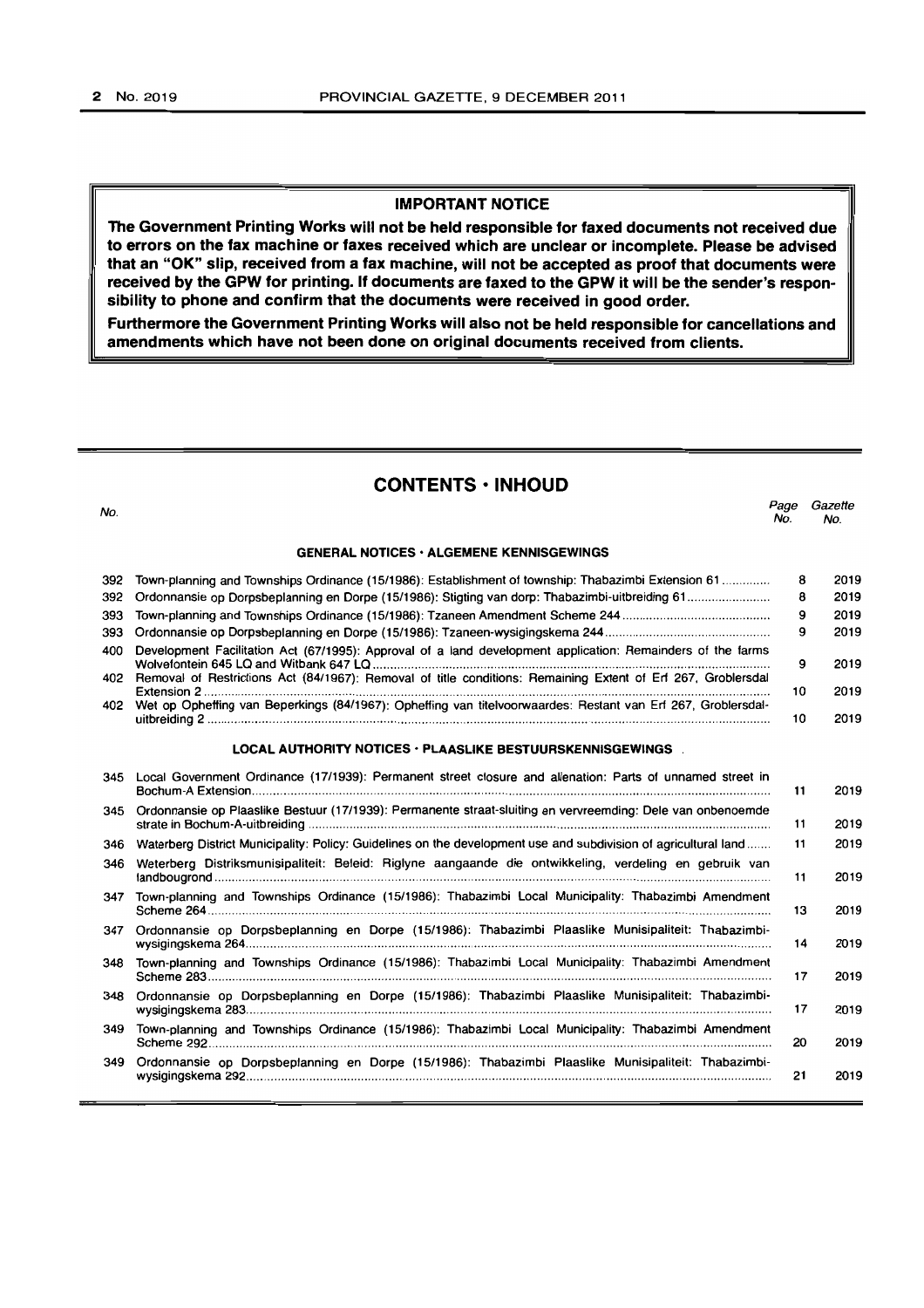# **IMPORTANT NOTICE**

# **The**

# **Limpopo Provincial Gazette Function**

**will be transferred to the** 

# **Government Printer in Pretoria**

**as from 1 November 2004** 

# **NEW PARTICULARS ARE AS FOLLOWS:**

# **Physical address:**

Government Printing Works 149 Bosman Street Pretoria

# **Postal address:**

Private Bag X85 Pretoria 0001

**New contact person:** Vino Thaver Tel.: (012) 334-4687

**Fax number:** (012) 323-8805

**E-mail address:** vino.thaver@gpw.gov.za

**Contact person for subscribers:** 

Mrs J. Wehmeyer Tel.: (012) 334-4753 Fax.: (012) 323-9574

This phase-in period is to commence from **15 October 2004** (suggest date of advert) and notice comes into operation as from **1 November 2004.** 

Subscribers and all other stakeholders are advised to send their advertisements directly to the **Government Printing Works,** two weeks before the 1 st November 2004.

> In future, adverts have to be paid in advance before being published in the Gazette.

Advertising Manager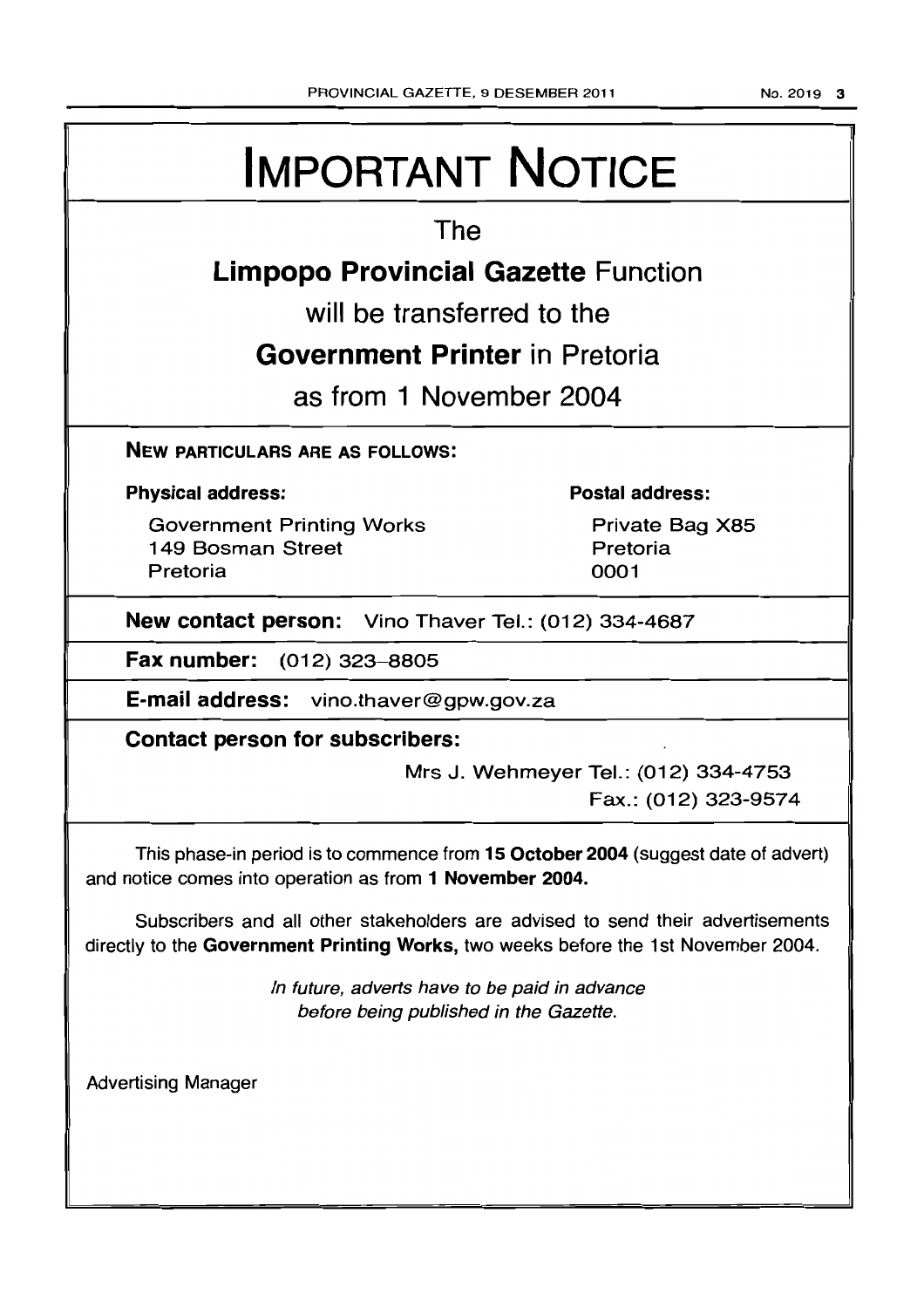

No ADVERTISEMENTS WILL BE PLACED WITHOUT PRIOR PROOF OF PRE-PAYMENT.

|                                                                 | $\frac{1}{4}$ page R 229.40<br>Letter Type: Arial<br>Size: 10<br>Line Spacing: At:<br>Exactly<br>11pt        |
|-----------------------------------------------------------------|--------------------------------------------------------------------------------------------------------------|
| <b>TAKE NOTE OF</b><br>THE NEW TARIFFS<br><b>WHICH ARE</b>      | $\frac{1}{2}$ page R 458.75<br>Letter Type: Arial<br>Size: 10<br>Line Spacing: At:<br><b>Exactly</b><br>11pt |
| <b>APPLICABLE</b><br><b>FROM THE 1ST OF</b><br><b>JUNE 2011</b> |                                                                                                              |
|                                                                 | $\frac{3}{4}$ page R 688.15<br>Letter Type: Arial<br>Size: 10<br>Line Spacing: At:<br>Exactly<br>11pt        |
|                                                                 | Full page R 917.55<br>Letter Type: Arial<br>Size: 10<br>Line Spacing: At:<br>Exactly<br>11pt                 |

SUBSCRIPTION: R 200,00 PER YEAR / R 917.55 PER PAGE = 25CM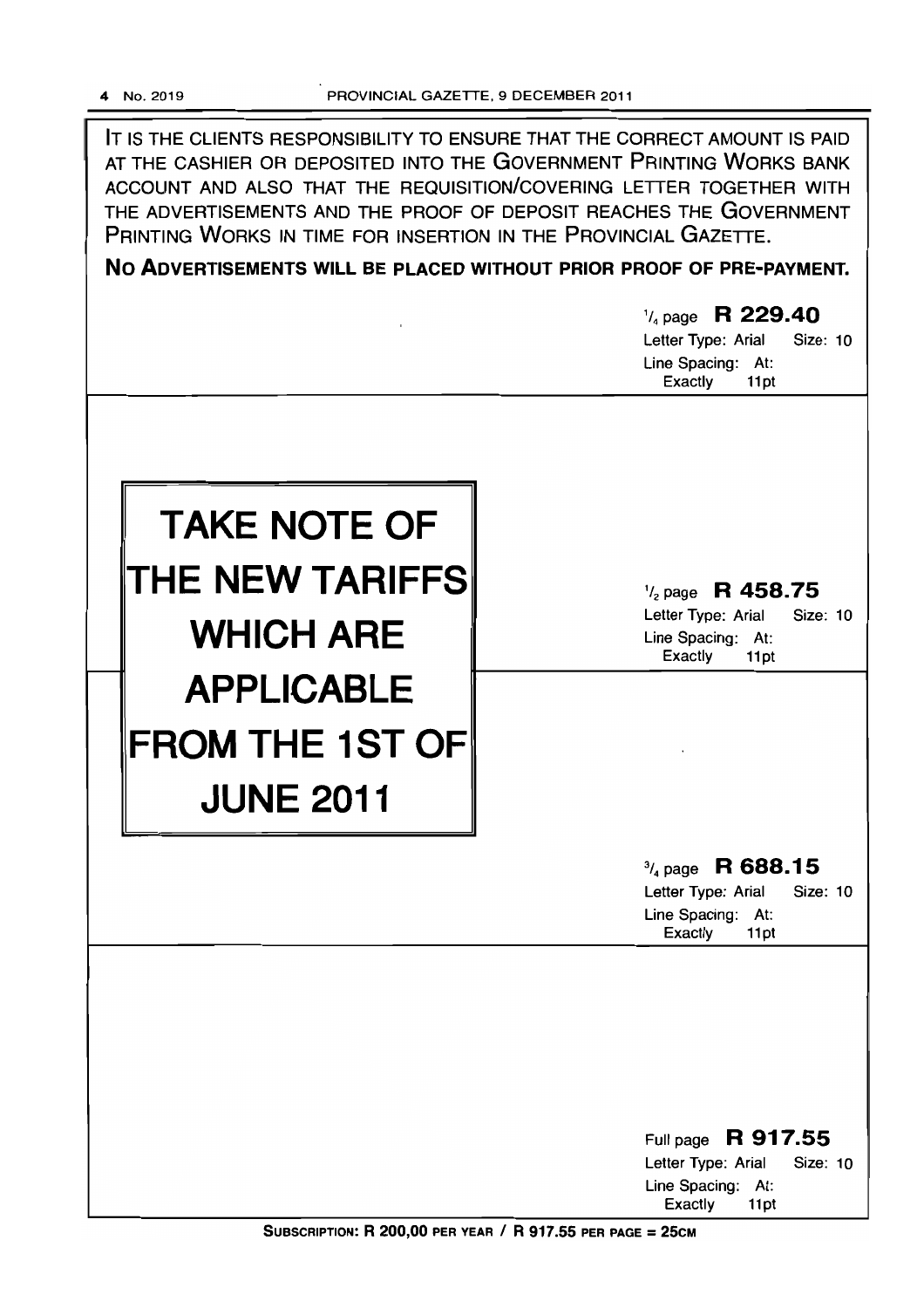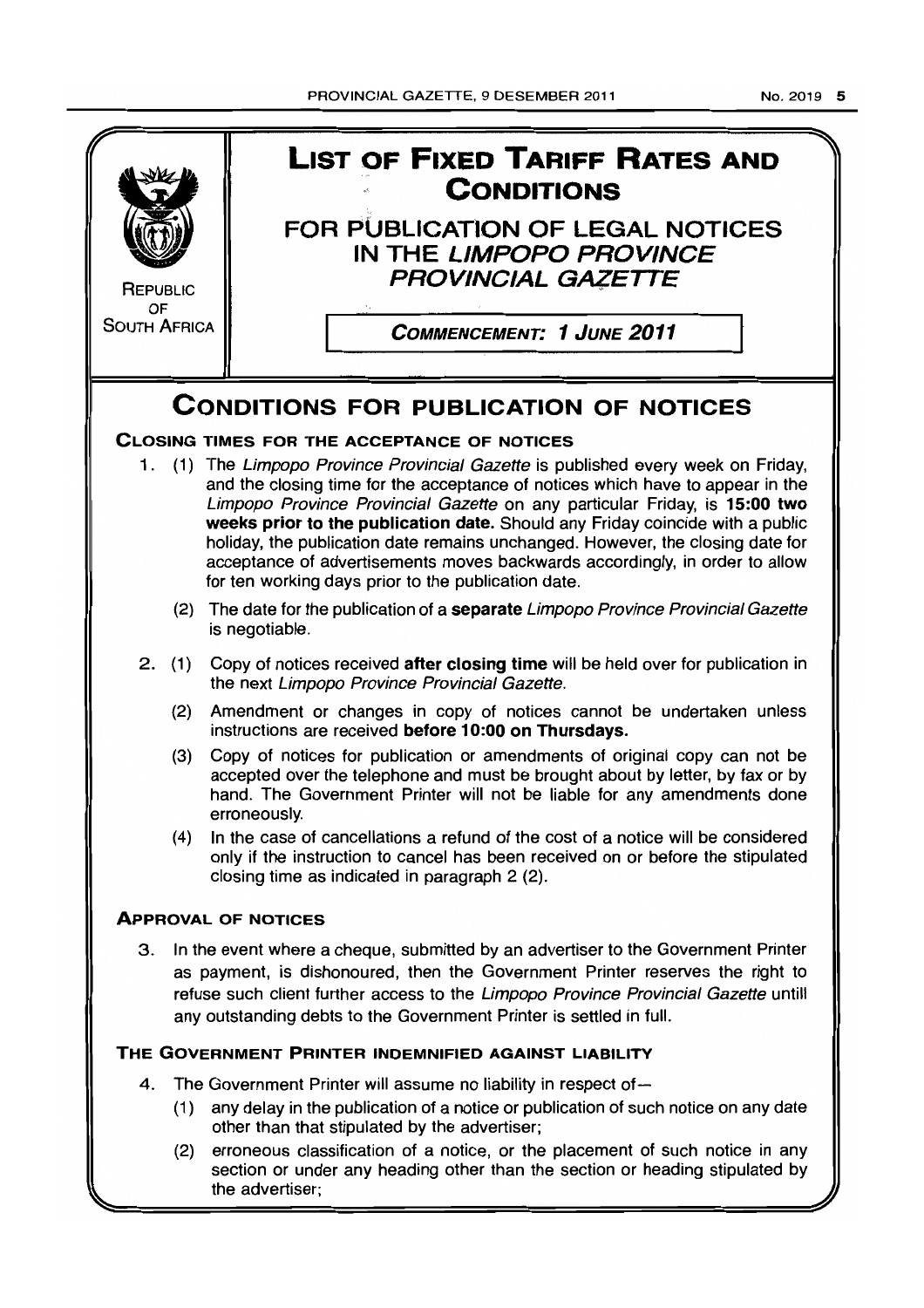(3) any editing, revision, omission, typographical errors or errors resulting from faint or indistinct copy.

# LIABILITY OF ADVERTISER

5. Advertisers will be held liable for any compensation and costs arising from any action which may be instituted against the Government Printer in consequence of the publication of any notice.

# **COPY**

- 6. Copy of notices must be typed on one side of the paper only and may not constitute part of any covering letter or document.
- 7. At the top of any copy, and set well apart from the notice, the following must be stated:

Where applicable

- (1 ) The heading under which the notice is to appear.
- (2) The cost of publication applicable to the notice, in accordance with the "Word Count Table".

# PAYMENT OF COST

- 9. With effect from 1 NOVEMBER 2004 no notice will be accepted for publication unless the cost of the insertion(s) is prepaid in CASH or by CHEQUE or POSTAL ORDERS. It can be arranged that money can be paid into the banking account of the Government Printer, in which case the deposit slip accompanies the advertisement before publication thereof.
- 10. (1) The cost of a notice must be calculated by the advertiser in accordance with the word count table.
	- (2) Where there is any doubt about the cost of publication of a notice, and in the case of copy, an enquiry, accompanied by the relevant copy, should be addressed to the Advertising Section, Government Printing Works, Private Bag X85, Pretoria, 0001 [Fax: (012) 323-8805], before publication.
- 11. Overpayment resulting from miscalculation on the part of the advertiser of the cost of publication of a notice will not be refunded, unless the advertiser furnishes adequate reasons why such miscalculation occurred. In the event of underpayments, the difference will be recovered from the advertiser, and the notice(s) will not be published until such time as the full cost of such publication has been duly paid in cash or by cheque or postal orders, or into the banking account.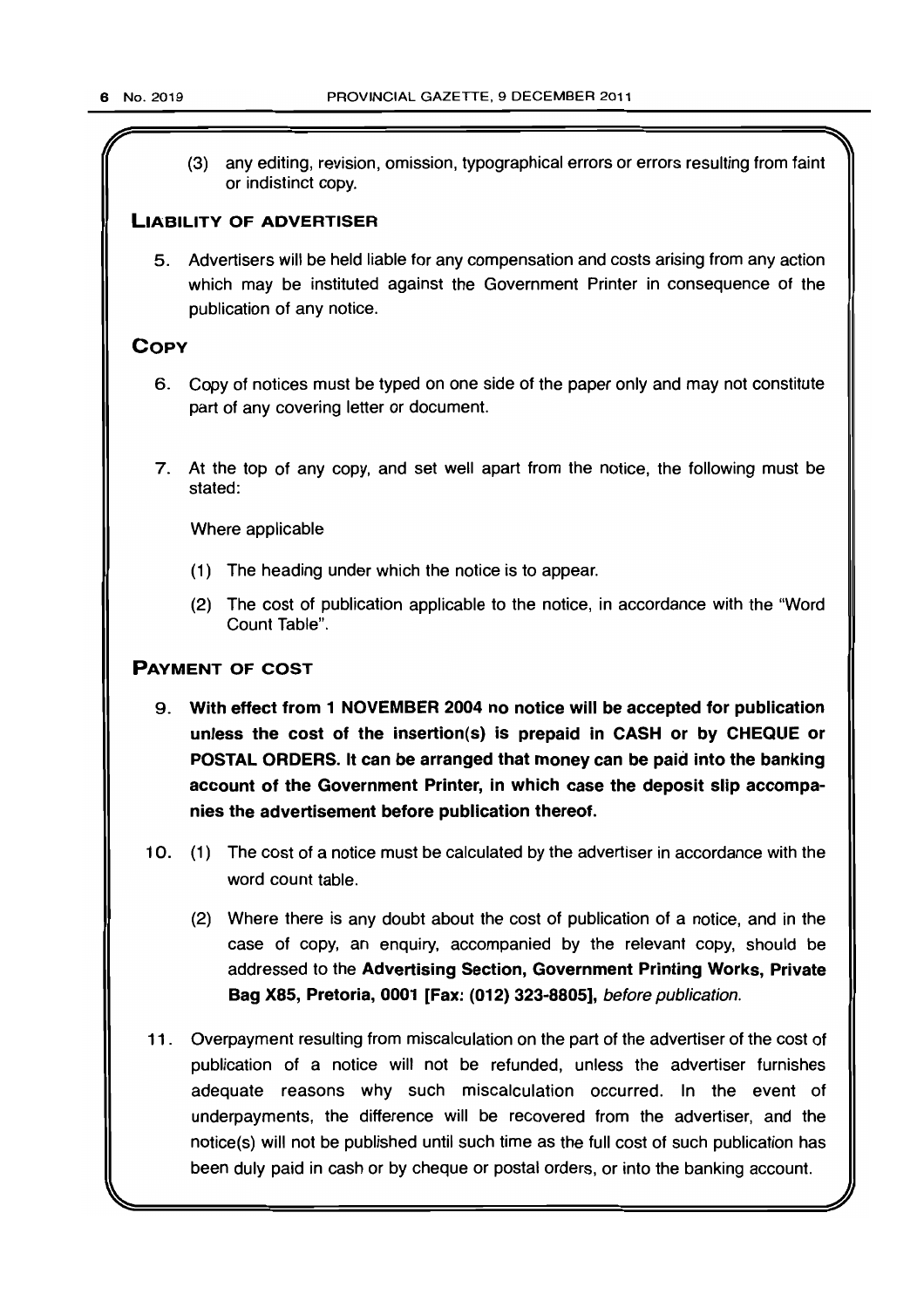- 12. In the event of a notice being cancelled, a refund will be made only if no cost regarding the placing of the notice has been incurred by the Government Printing Works.
- 13. The Government Printer reserves the right to levy an additional charge in cases where notices, the cost of which has been calculated in accordance with the Word Count Table, are subsequently found to be excessively lengthy or to contain overmuch or complicated tabulation.

# PROOF OF PUBLICATION

14. Copies of the Limpopo Province Provincial Gazette which may be required as proof of publication, may be ordered from the Government Printer at the ruling price. The Government Printer will assume no liability for any failure to post such Limpopo Province Provincial Gazette(s) or for any delay in despatching it/them.

# **GOVERNMENT PRINTERS BANK ACCOUNT PARTICULARS**

Bank:

**ABSA** 

BOSMAN STREET

Account No.: 4057114016

Branch code: 632005

Reference No.: 00000049

Fax No.: (012) 323 8805

# Enquiries:

| Mrs. L. Fourie    | Tel.: (012) 334-4686 |
|-------------------|----------------------|
| Mrs. H. Wolmarans | Tel.: (012) 334-4591 |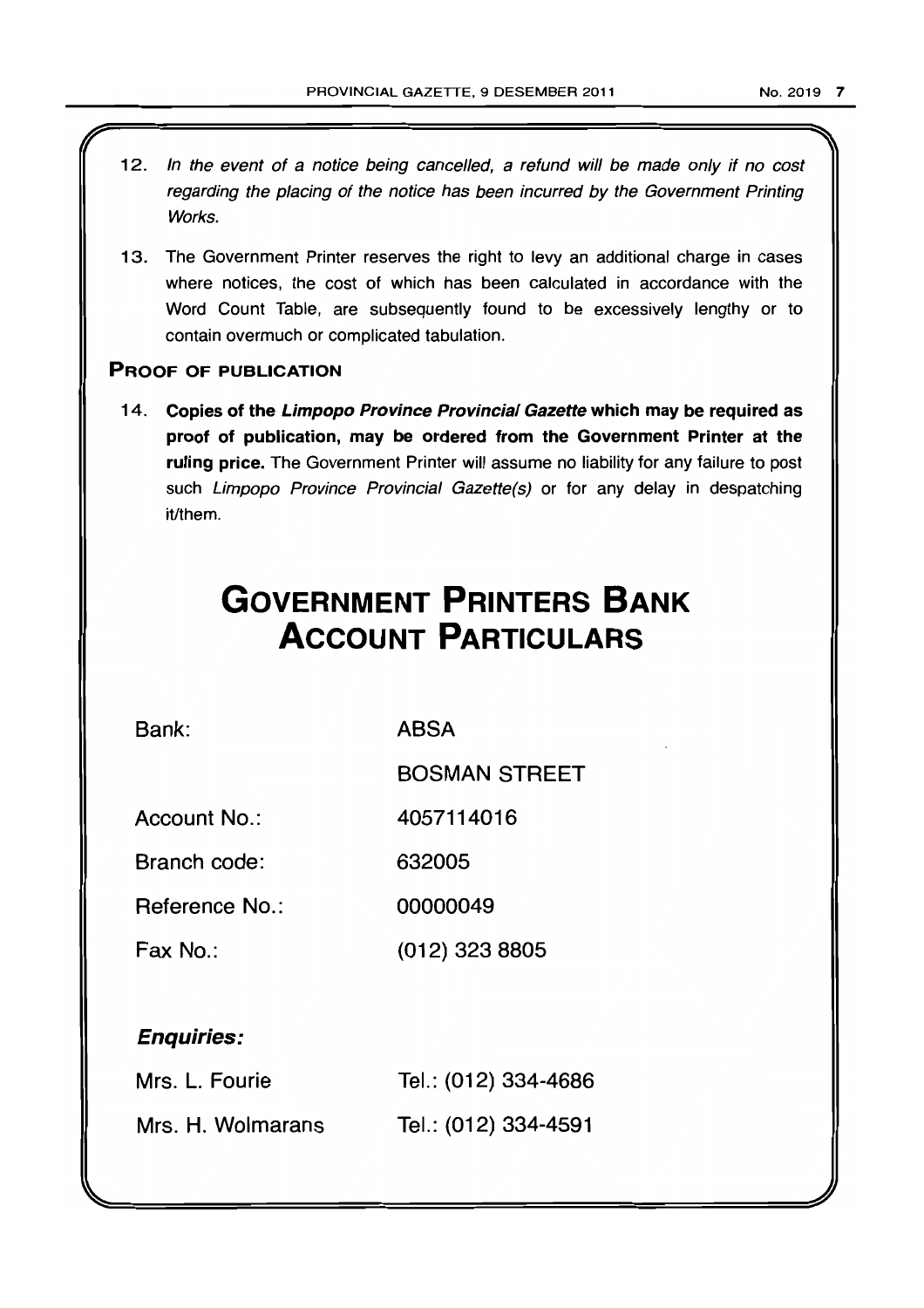# **GENERAL NOTICES • ALGEMENE KENNISGEWINGS**

# **GENERAL NOTICE** 392 **OF 2011**

#### APPLICATION FOR ESTABLISHMENT OF TOWNSHIP

The Municipality of Thabazimbi, hereby gives notice in terms of section 96 of the Town-planning and Townships Ordinance, 1986 (Ordinance 15 of 1986), that an application for Township Establishment for the township referred to in the Annexure hereto, has been received by it.

Particulars of the application will lie for inspection during normal office hours at the office of the Municipal Manager, Thabazimbi Municipal Offices, 7 Rietbok Street, Thabazimbi, for a period of 28 days from 2 December 2011.

Objections to or representations in respect of the application must be lodged with or made in writing and in duplicate to the Municipal Manager, Municipality of Thabazimbi, at the above address or posted to him at Private Bag X530, Thabazimbi, 0380, within a period of 28 days from 2 December 2011.

#### ANNEXURE

#### Name of township: Thabazimbi Extension 61.

Full name of applicant: PLAN Centre on behalf of the property owners, Q Tique 216 Proprietary Limited (Reg. No. 2011/000089/07).

Number of erven in proposed township: 2-"Business 1" erven.

Land description: Portion 148 (a portion of Portion 71) of the farm Doornhoek 318 KQ, Thabazimbi.

Location: The proposed township application is situated approximately 2 kilometres north of the central business district of Thabazimbi, adjacent and south east of the railway line and adjacent and north west of Provincial Road D1485 with direct access to the said provincial road.

Reference No.: HB 201111.

Applicant: PLANCENTRE, P.O. Box 21108, Noordbrug, 2522. Tel: (018) 297-0100 . . **-.** 

# **ALGEMENE KENNISGEWING** 392 **VAN 2011**

#### AANSOEK OM STIGTING VAN DORP

Die Munisipaliteit van Thabazimbi, gee hiermee ingevolge artikel 96 van die Ordonnansie op Dorpsbeplanning en Dorpe, 1986 (Ordonnansie 15 van 1986), kennis dat 'n aansoek om die dorp in die Bylae hieronder genoem, te stig deur hom ontvang is.

Besonderhede van die aansoek lê ter insae gedurende kantoorure by die kantoor van die Munisipale Bestuurder, Thabazimbi Munisipale Kantore, Rietbokstraat 7, Thabazimbi, vir 'n tydperk van 28 dae vanat 2 Desember 2011.

Besware teen of vertoë ten opsigte van die aansoek moet binne 'n tydperk van 28 dae vanaf 2 Desember 2011 skriftelik en in tweevoud by die Munisipale Bestuurder by bovermelde adres of by Privaatsak X530, Thabazimbi, 0380, ingedien of gerig word.

#### **BYLAE**

### Naam van dorp: Thabazimbi Uitbreiding 61.

Naam van aansoeker: PLANCentre namens die grondeienaars, Q Tique 216 Proprietary Limited (Reg. No. 2011/000089/07).

Aantal erwe in die voorgestelde dorp: 2-"Besigheid 1" erwe.

Grondbeskrywing: Gedeelte 148 {'n gedeelte van Gedeelte 71} van die plaas Doornhoek 318 KQ, Thabazimbi.

Ligging: Die voorgestelde dorpsaansoek is ongeveer 2 kilometer noord van die sentrale sakegebied van Thabazimbi geleë, naasliggend en suidoos van die treinspoor en direk aanliggend en noordwes van Provinsiale Pad 01485 met direkte toegang op die genoemde provinsiale pad.

Verwysingsnommer: HB 201111.

Applikant: PLANCENTRE, Posbus 21108, Noordbrug, 2522. Tel: (018) 297-0100.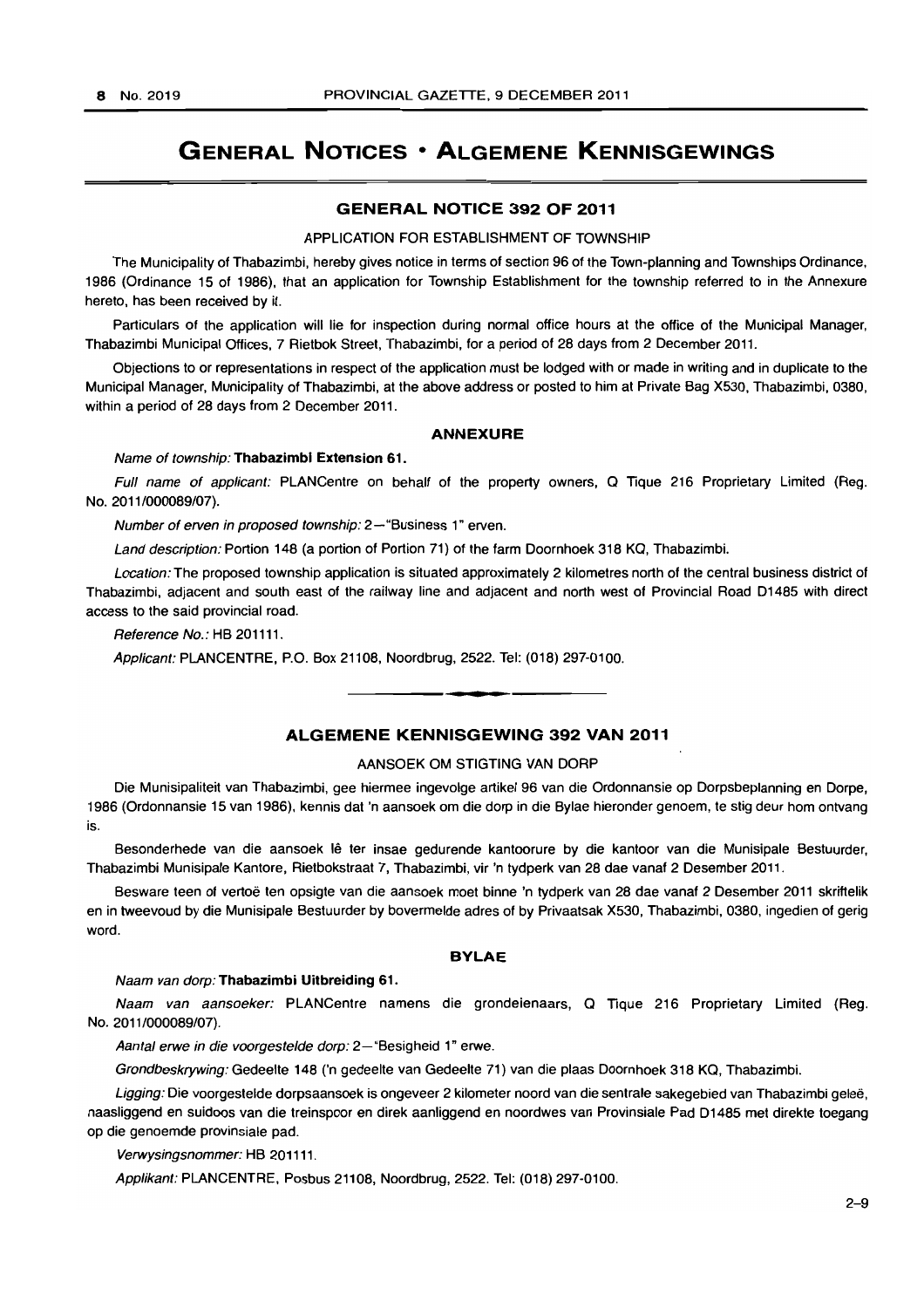# GENERAL NOTICE 393 OF 2011

#### TZANEEN AMENDMENT SCHEME 244

NOTICE OF APPLICATION FOR AMENDMENT OF A TOWN-PLANNING SCHEME IN TERMS OF SECTION 56 (1) (b) (i) OF THE TOWN-PLANNING AND TOWNSHIPS ORDINANCE, 1986 (ORDINANCE 15 OF 1986)

We, Kobus Winterbach and/or Willem Johannes Jacobsz, being the authorised agents of the registered owner of Portion 2 of Erf 644, Tzaneen Extension 4 (known as S.C. Landman) hereby give notice in terms of section 56 (1) (b) (i) of the Townplanning and Townships Ordinance, 1986 (Ordinance 15 of 1986), that we have applied to the Greater Tzaneen Municipality for the amendment of the town-planning scheme known as Tzaneen Town-planning Scheme, 2000, by the rezoning of the property described above, situated in 7a Circle Drive, Tzaneen, from "Residential 1" with a density of "One dwelling per 500 m<sup>2</sup>" to "Business 4".

Particulars of the application will lie for inspection during normal office hours at the office of the Municipal Manager, Civic Centre, Tzaneen, for a period of 28 days from 02 December 2011 (the date of the first publication of the notice).

Objections to or representations in respect of the applications must be lodged with or made in writing to the Municipal Manager at the above address or at PO Box 24, Tzaneen, 0850, within a period of 28 days from 02 December 2011.

Address of authorised agent: Winterbach & Associates, PO Box 2071, Tzaneen, 0850. Tel: (015) 307·1041. Ref. No. Kl032/W.

Publish on: Friday 2 & 9 December 2011.

# ALGEMENE KENNISGEWING 393 VAN 2011

• **- I** 

# TZANEEN-WYSIGINGSKEMA 244

KENNISGEWING VAN AANSOEK OM WYSIGING VAN 'N DORPSBEPLANNINGSKEMA INGEVOLGE ARTIKEL 56 (1) (b) (i) VAN DIE ORDONNANSIE OP DORPSBEPLANNING EN DORPE, 1986 (ORDONNANSIE 15 VAN 1986)

Ons, Kobus Winterbach enlof Willem Johannes Jacobsz, synde die gemagtigde agente van die geregistreerde eienaar van Gedeelte 2 van Erf 644, Tzaneen Uitbreiding 4 (bekend as S.C. Landman), gee hiermee ingevolge artikel 56 (1) (b) (i) van die Ordonnansie op Dorpsbeplanning en Dorpe, 1986 (Ordonnansie 15 van 1986), kennis dat ons by die Groter Tzaneen Munisipaliteit aansoek gedoen het om die wysiging van die dorpsbeplanningskema bekend as Tzaneen Dorpsbeplanningskema, 2000, deur die hersonering van die eiendom hierbo beskryf, geleë te Sirkelweg 7a, Tzaneen, vanaf "Residensieel 1" met 'n digtheid van "Een wooneenheid per 500 m<sup>2</sup>" na "Besigheid 4".

Besonderhede van die aansoeke lê ter insae gedurende gewone kantoorure by die kantoor van die Munisipale Bestuurder, Burgersentrum, Tzaneen, vir 'n tydperk van 28 dae vanaf 2 Desember 2011 (die datum van eerste publikasie van hierdie kennisgewing).

Besware teen of vertoë ten opsigte van die aansoeke moet binne 'n tydperk van 28 dae vanaf 2 Desember 2011 skriftelik by of tot die Munisipale Bestuurder by bovermelde adres of by Posbus 24, Tzaneen, 0850, ingedien of gerig word.

Adres van gemagtigde agent: Winterbach & Assosiate, Posbus 2071, Tzaneen, 0850. Tel: (015) 307-1041. Verw: Kl032/W. Publiseer op: Vrydag, 2 & 9 Desember 2011.

 $2 - 9$ 

# GENERAL NOTICE 400 OF 2011

#### DEVELOPMENT FACILITATION ACT, 1995 (ACT No. 67 OF 1995)

It is hereby notified in terms of section 51 (3) of the Act that the Limpopo Province Development Tribunal has approved the land development application on the remainders of the farms Wolvefontein 645 LQ and Witbank 647 LQ, subject thereto that-

- The National Buildings and Standards Act apply to the development;
- in terms of section 51 (2) (d) (i) of the Act, the provisions of the Subdivision of Agricultural Land Act, 1970 (Act 70 of 1970), be suspended with regard to this land development area;
- that the Lephalale Town-planning Scheme, 2005, be amended by Amendment Scheme 67, which shall come into operation on the date of this notice.

# M.H. LlNDEQUE, DeSignated Officer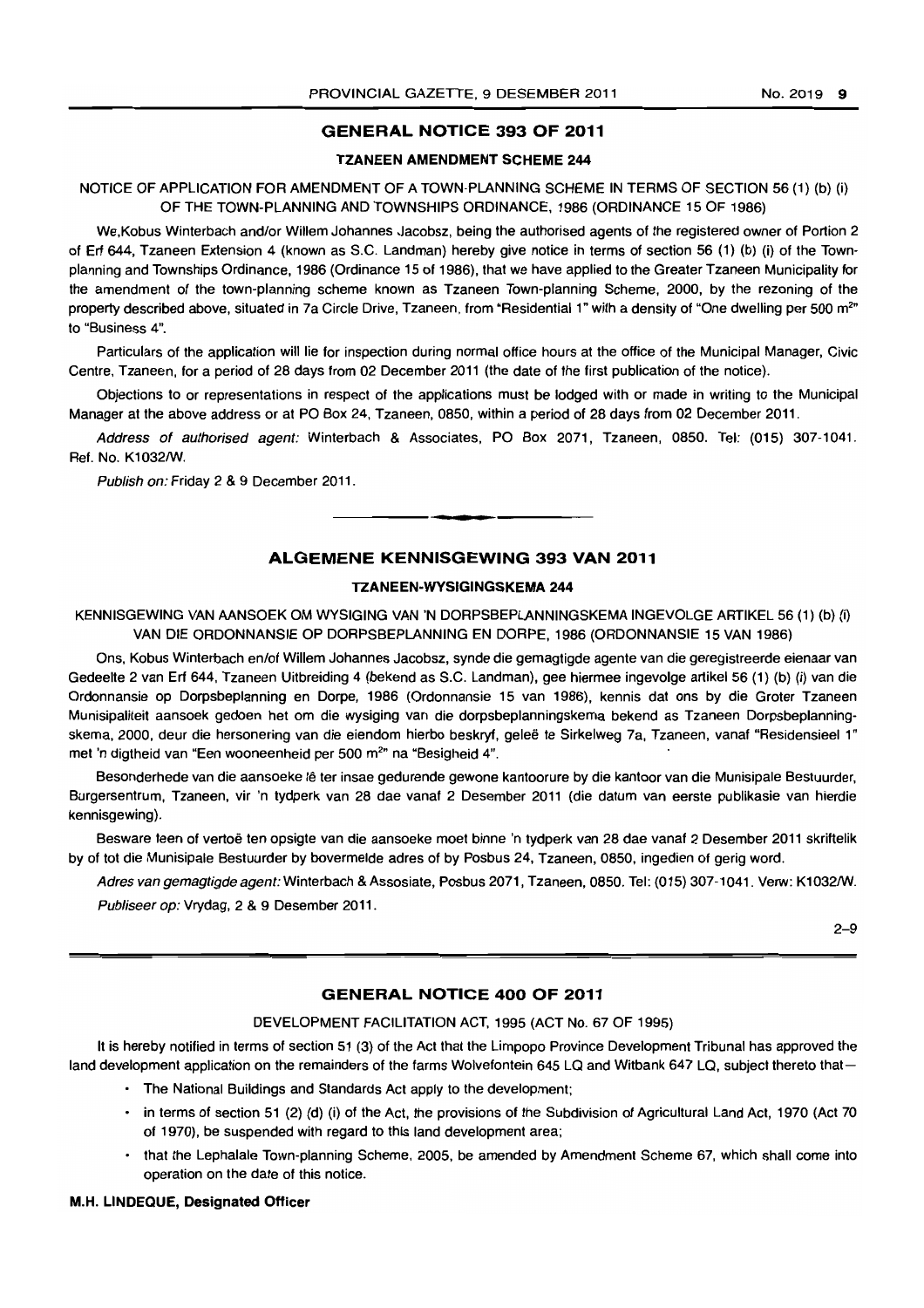# GENERAL NOTICE 402 OF 2011

REMOVAL OF RESTRICTIONS ACT, 1967(ACT 84 OF 1967) 1. THE AMENDMENT, SUSPENSION OR REMOVAL OF THE CONDITIONS OF TITLE OF THE REMAINING EXTENT OF ERF 267, GROBLERSDAL EXTENSION 2 2. THE AMENDMENT OF THE GREATER GROBLERSDAL TOWN PLANNING SCHEME, 2006. It is hereby notified that application has been made in terms of section 3(1) of the Removal of Restrictions Act, 1967 by the firm Wirterbach & Associates for: (1) the amendment, suspension or removal of the conditions of title (T14 7913/2001) of the Remaining Extent of Erf 267 Groblersdal Extension 2 to utilise the erf. for "Business 4" purposes and; (2) the simultaneous amendment of the Greater Groblersdal Town Planning Scheme, 2006 to amend the existing zoning of the Remaining Extent of Erf 267 Groblersdal Extension 2 from "Residential 1" with a density of "One dwelling per 250m<sup>2</sup>" to "Business 4", This application will be known as Groblersdal Amendment Scheme 17. The application and the relevant documents are open for inspection at the office of the Deputy Director-General, Department of Co-Operative Governance, Human Settlement and Traditional Affairs:

Limpopo Province, Market Street, Polokwane and at the office of the Municipal Manager, Elias Motsoaledi local Municipality, Civic Centre, Groblersdal until 06 January 2012. Objections to the application may be lodged in writing with the Deputy Director-General, Limpopo Province, Department of Co-Operative Governance, Human Settlement and Traditional Affairs, at the above address or Private Bag X 9485, Polokwane, 0700, on or before 06 January 2012 and shall reach this office not later than 14:00 on the said date. Reference number K0966/W. Dates of publication: 09 & 16 December 2011

# ALGEMENE KENNISGEWING 402 VAN 2011

**---**

WET OP OPHEFFING VAN BEPERKINGS, 1967(WET 84 van 1967) 1. DIE WYSIGING, OPSKORTING OF OPHEFFING VAN DIE TITELVOORWAARDES VAN DIE RESTANT VAN ERF 267, GROBLERSDAL UITBREIDING 2 2. DIE WYSIGING VAN DIE GROTER GROBLERSDAL DORPSBEPLANNINGSKEMA, 2006. Hiermee word bekend gemaak dat ingevolge die bepaling van artikel 3(1) van die Wet op Opheffing van Beperkings, 1967, aansoek gedoen is deur die firma Winterbach & Assosiate vir: (1) die wysiging, opskorting of opheffing van die titelvoorwaardes (T147913/2001) van die Restant van Erf 267 Groblersdal Uitbreiding 2 ten einde die eiendom vir "Besigheid 4" doeleindes te gebruik; en (2) Die wysiging van die Groter Groblersdal Dorpsbeplanningskema, 2006 deur die hersonering van die. Restant van Erf 267 Groblersdal Uitbreiding 2 van "Residensieel 1" met 'n digtheid van "Een woonhuis per 250m<sup>2</sup>" na "Besigheid 4". Die aansoek sal bekend staan as Groblersdal Wysigingskema 17. Die aansoek en die betrokke dokumente lê ter insae in die kantoor van die Adjunk Direkteur-Generaal, Limpopo Provinsie: Samewerkende Regering, Menslike Vestiging en Tradisionele Sake, Markstraat,

Polokwane en in die kantoor van die Munisipale Bestuurder, Elias Motsoaledi Plaaslike Munisipaliteit, Burgersentrum, Groblersdal tot 06 Januarie 2012. Besware teen die aansoek kan voor of op 06 Januarie 2012 skriftelik by die Adjunk Direkteur-Generaal, limpopo Provinsie: Samewerkende Regering, Menslike Vestiging en Tradisionele Sake by bovermelde adres of Privaatsak X9485, Polokwane, 0700, ingedien word en moet die kantoor nie later as 14:00 op genoemde datum bereik nie. Verwysings nommer K09661W Datum van publikasie : 09 & 16 Desember 2011

9-16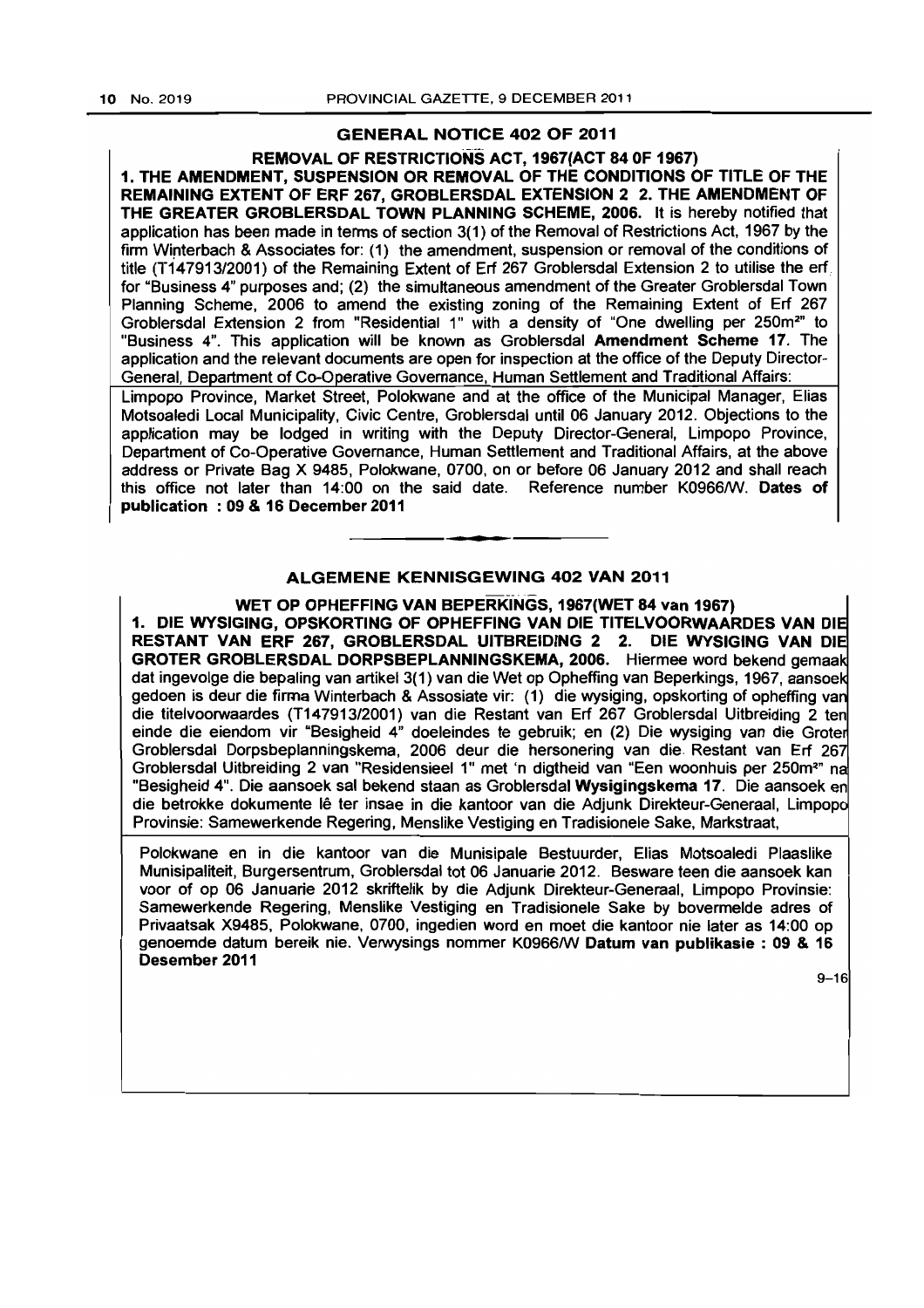# **LOCAL AUTHORITY NOTICES PLAASLIKE BESTUURSKENNISGEWINGS**

# **LOCAL AUTHORITY NOTICE 345**

# PROPOSED PERMANENT STREET CLOSURE AND ALIENATION

Notice is hereby given in terms of section 67 of the Local Government Ordinance, 1939 (Ordinance 17 of 1939), read in conjunction with Regulation 29311962, that it is the intention of Fulwana Planning Consultants, to permanently close parts of the unnamed street in the Bochum-A Extension 3, situated along the road to Endermak, southern side of Sasol Garage (Erf 272), front opposite of the Erf 273, 274 and 275. The site is directly opposite Erf 300 (Showground), and measuring 1 283 m<sup>2</sup> in total, and to alienate it thereafter by private treaty in terms of section 79 (18) of the said ordinance to the owner of the adjacent erf.

A map showing the streets concerned, as well as all the relevant particulars, lies open for inspection at the office of the Department of Cooperate Governance, Human Settlements and Traditional Affairs, during normal office hours.

Any person who has any objection to the proposed street closure or who may have any claim for compensation if such closure is carried out must lodge such objection or claim in writing by 17 January 2012 with the Department of Cooperative Governance, Human Settlements and Traditional Affairs, corner Rabe and Schoeman Streets, Polokwane, 0699.

Applicant: Fulwana Planning Consultants, Tel: (015) 297-6060. Fax: (015) 297-4040.

# **PLAASLIKE BESTUURSKENNISGEWING 345**

• **- I** 

#### VOORGESTELDE PERMANENTE STRAATSLUITING EN VERVREEMDING

Hiermee word ingevolge artikel 67 van die Ordonnansie op Plaaslike Bestuur, 1939 (Ordonnansie 17 van 1939), saamgelees met Regulasie 29311962, bekendgemaak dat Fulwana Planning Consultants van voorneme is om dele van die onbenoemde strate in die Bochum-A Uitstrekking 3, gelee aangrensend tot Erf 300 (Showground). met 'n oppervlakte van ongeveer 1 283 m<sup>2</sup>, permanent te sluit en dit ingevolge artikel 79 (18) van die genoemde Ordonnansie te vervreem, aan die aangrensende eienaar.

'n Plan wat die betrokke state aantoon, asook aile tersaaklike besonderhede, Ie ter insae by die kantoor van die Department of Cooperate Governance, Human Settlements and Traditional Affairs. gedurende normale kantoorure.

Enige iemand wat enige besware of eis het teen die voorgestelde straatsluiting, moet sy beswaar of eis, sou sodanige sluiting plaasvind, skriftelik teen 17 Januarie 2011, by die Department of Cooperate Governance, Human Settlements and Traditional Affairs, hoek van Rabe- en Schoemanstraat, Polokwane, 0699, indien.

Applikant: Fulwana Planning Consultants, Tel: (015) 297-6060. Fax: (015) 297-4040.

2-9

# **LOCAL AUTHORITY NOTICE 346**

The Waterberg District Municipality hereby gives notice that it has prepared a Policy, including guidelines on the development use and subdivision of agricultural land beyond the urban development boundaries of the participating local municipalities within the Waterberg District.

Interested and affected parties are invited to view the policy document and submit comments/suggestions or make representations in respect thereof to the Project Manager, Waterberg District Municipality, PO Box 1018, Modimolle, within 28 days of date of this notice.

The policy and guidelines may be viewed on the Municipal Website www.waterberg.gov.zalAny enquiries may be directed to Mr P Siebe, Telephone: (014) 718-3362.

#### **MV LETSOALO, Municipal Manager**

Waterberg District Municipality (Ref: 600/545)

# **PLAASLIKE BESTUURSKENNISGEWING 346**

**• •** 

Die Waterberg Distrik Munisipaliteit gee hiermee kennis dal 'n Beleid en riglyne aangaande die ontwikkeling, verdeling en gebruik van landbougrond, geleë buite die stedelike ontwikkelingsgrense van deelnemende plaaslike munisipaliteit in die Waterberg Distrik, voorberei is.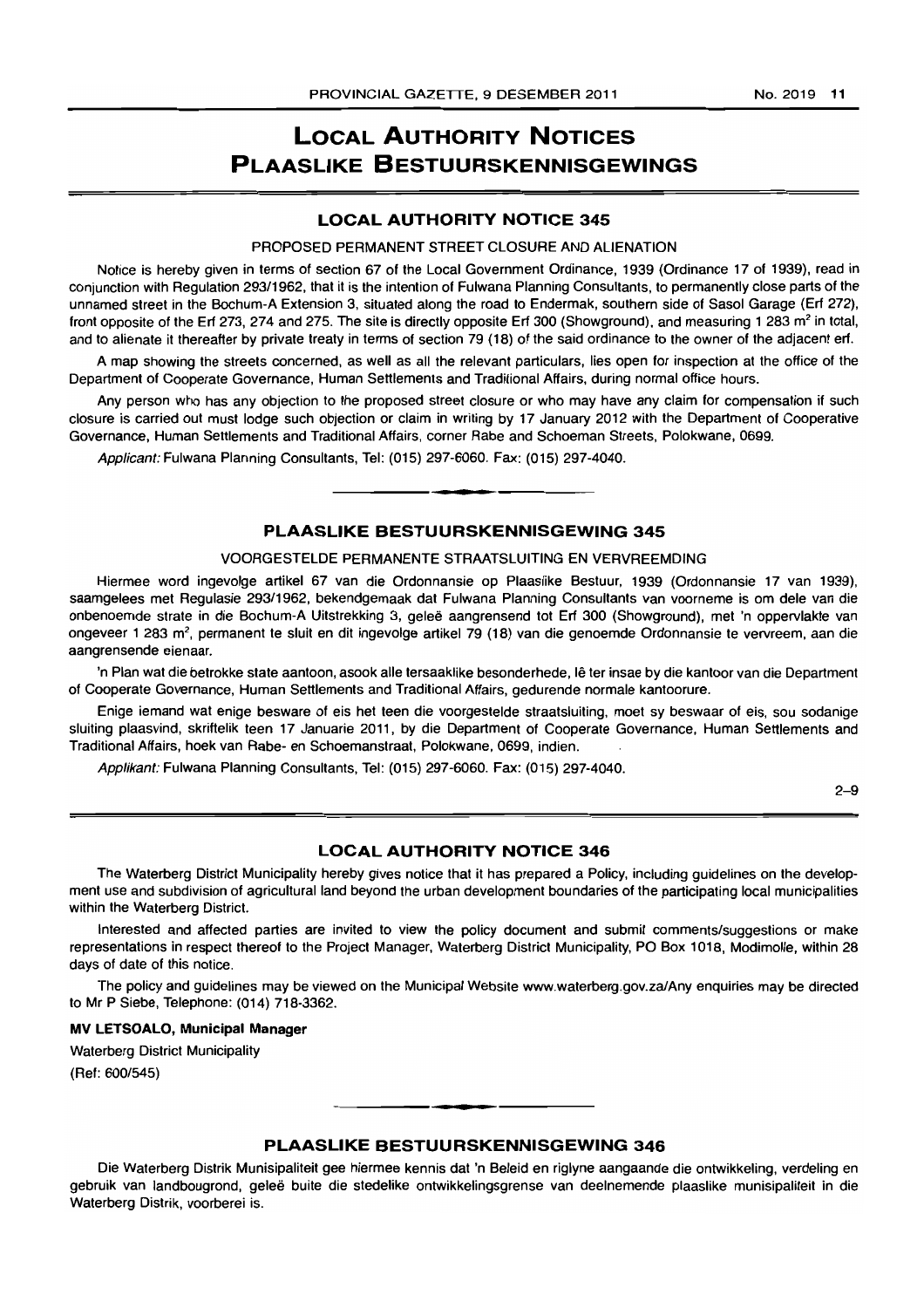Belanghebbende partye en diegene wat daardeur beïnvloed word, word genooi om die beleidsdokumente te besigtig en, waar van toepassing, kommentaar en/of voorstelle ten aansien daarvan aan die Projekbestuurder te rig.

Kommentare/voorstelle moet aan die Waterberg Distrik Munisipaliteit, Privaatsak X1018, Modimolle, 0510, binne 28 dae vanaf hierdie kennisgewing gerig word.

Die voorgestelde beleid en riglyne kan op die Munisipale Webwerf www.waterberg.gov.za besigtig word. Enige navrae kan aan Mnr P Siebe, gerig word by Telefoonnommer (014) 718-3362.

# **MV LETSOALO, Munisipale Bestuurder**

Waterberg Distrik Munisipaliteit (Verw: 600/545)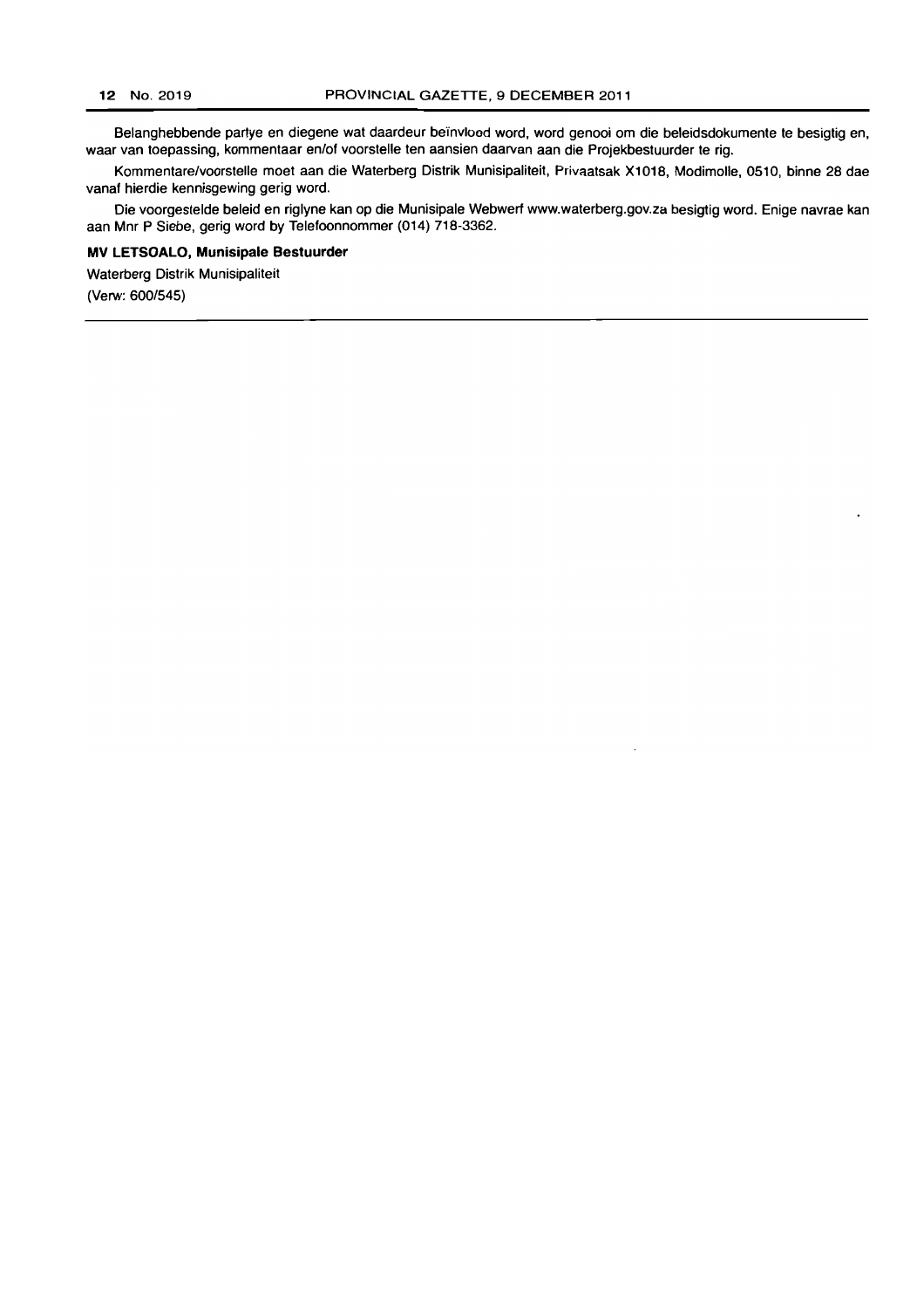# **LOCAL AUTHORITY NOTICE 347**

# THABAZIMBI LOCAL MUNICIPALITY THABAZIMBI AMENDMENT SCHEME 264

The Thabazimbi Local Municipality hereby in terms of the provisions of section 125 (1) of the Town-Planning and Townships Ordinance, 1986 (Ordinance 15 of 1986), declare that it has approved an amendment scheme, being an amendment comprising the same land as included in the township Regorogile Extension 8.

Map 3 and the scheme clauses of the amendment scheme are filed with the Thabazimbi Local Municipality and are open for inspection at all reasonable times.

This amendment scheme is known as Thabazimbi Amendment Scheme 264.

### TSR NKHUMISE,

Municipal Manager, Municipal Offices, Thabazimbi

# DECLARATION AS AN APPROVED TOWNSHIP

In terms of section 111(1) of the Town-Planning and Townships Ordinance, 1986 (Ordinance 15 of 1986), the Thabazimbi Local Municipality hereby declares the township of Regorogile Extension 8 to be an approved township, subject to the conditions as set out in the Schedule hereto:

### **SCHEDULE**

CONDITIONS UNDER WHICH THE APPLICATION FOR TOWNSHIP ESTABLISHMENT IN TERMS OF THE PROVISIONS OF CHAPTER IV OF THE TOWN-PLANNING AND TOWNSHIPS ORDINANCE, 1986 (ORDINANCE 15 OF 1986) ON PORTION 10 OF THE FARM ROSSEAUSPOORT 319·KQ, LIMPOPO BY THABAZIMBI LOCAL MUNICIPALITY (HEREINAFTER REFERRED TO AS THE TOWNSHIP APPLICANT) lAND BEING THE REGISTERED OWNER OF THE LAND, HAS BEEN APPROVED

#### 1. CONDITIONS OF ESTABLISHMENT

# (1) NAME

The name of the township shall be Regorogile Extension 8

### 2) LA YOUT/DESIGN

The township shall consist of erven and public roads as indicated on General Plan S.G. No. 9096/2004.

### (3) DISPOSAL OF EXISTING CONDITIONS OF TITLE

All erven shall be made subject to existing conditions and servitudes, if any including the reservation of rights to minerals and real rights, but excluding:

(a) The following servitude which affects Erven 4201, 4202, 4203, 4205, 4209 and streets in the township only:

"2 Onderhewig aan die reg om elektrisiteit oar die hierinvermelde eiendom te vervaer, tesame met bykomende regte. en onderworpe aan voorwaardes. ten gunste van die ELEKTRISITEITSVOORSIENINGSKOMMISSIE, gehou kragtens Notariele Akte K955/1976S. welke akte gewysig is deur Notariele Akte K2268/1978S met serwituutkaart LG No *A2788n7*  daarby aangeheg. die roete van welke serwituut aangetoon word deur die Iyn ab op die hieraangehegte onderverdelingskaart LG No A4335/88.·

(b) The following right which shall not be passed on to the erven in the township:

"3 GEREGTIG tot 'n serwituutpad 25 meter wyd oor die restant van ROSSEAUSPOORT 319 K.Q., groot 1359. 6115 hektaar gehou kragtens transportakte *117512175,* aangetoon op die hieraangehegte kaart deur die figuur LMNPL.

### (4) REMOVAL, REPOSITIONING, MODIFICATION OR REPLACEMENT OF EXISTING TELKOM **SERVICES**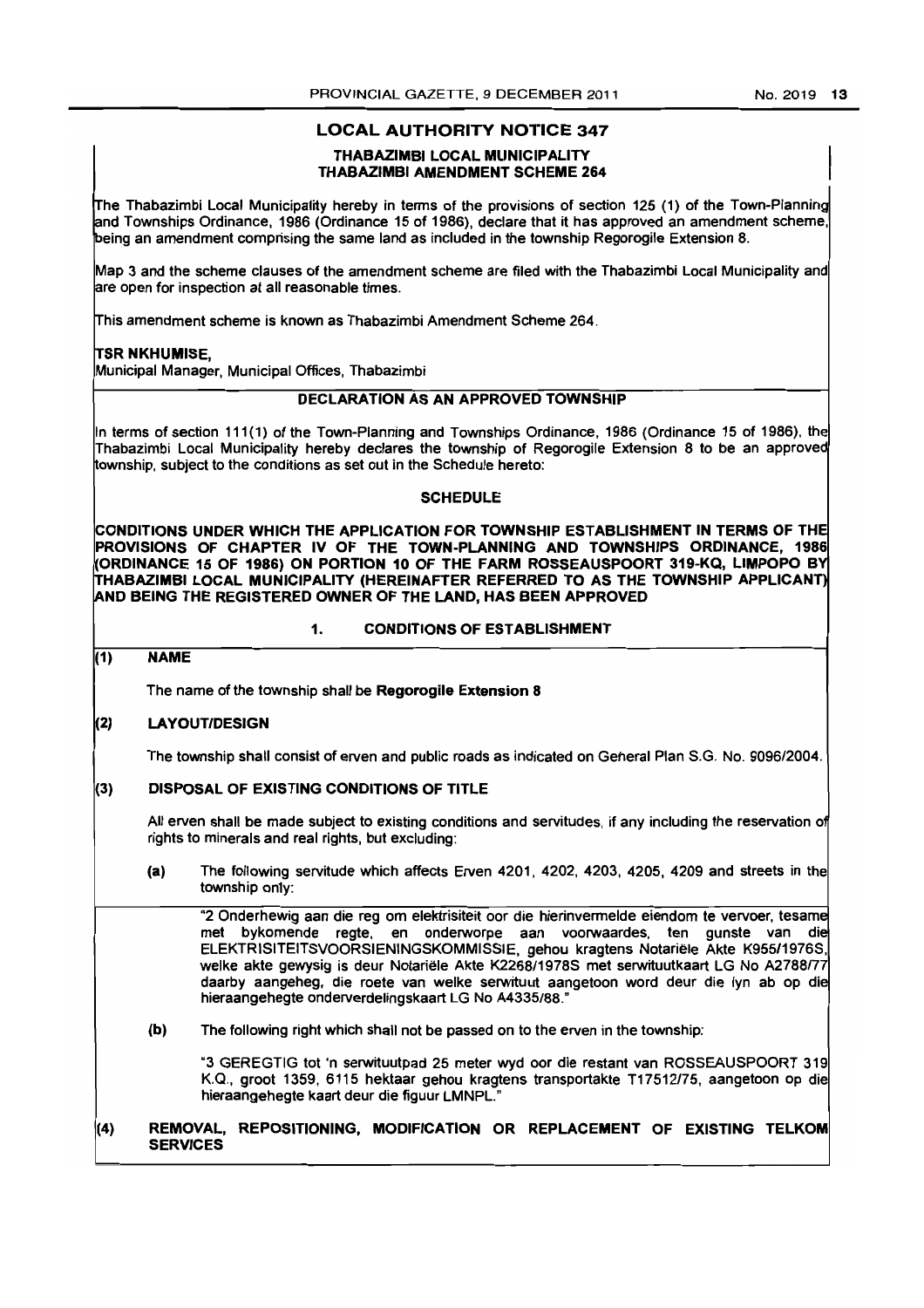If by reason of the establishment of the township, it should become necessary to remove, reposition, modify or replace any existing Telkom services, the cost thereof shall be borne by the township applicant.

#### (5) REMOVAL, REPOSITIONING, MODIFICATION OR REPLACEMENT OF EXISTING ESKOM **SERVICES**

If by reason of the establishment of the township, it should become necessary to remove, reposition, modify or replace any existing Eskom services. the cost thereof shall be borne by the township applicant.

# (6) RESTRICTION ON THE DISPOSAL AND DEVELOPMENT OF ERVEN

The Township applicant shall not dispose of or develop Erven 3517. 3518 and 3551 and transfer of the erven shall not be permitted until the local authority has been satisfied that proper access to the street

system of this extension has been provided.

# 2. CONDITIONS OF TITLE

# ALL ERVEN WITH THE EXCEPTION OF ERVEN 4198 TO 4210

- (1) The erf is subject to a servitude, 2 metre wide along any two boundaries other than a street boundary in favour of the local authority for sewerage and other municipal purposes and. in the case of a panhandle erf, an additional servitude for municipal purposes 1 metre wide across the access portion of the erf, if and when required by the local authonty: Provided that the local authority may relax or grant exemption from the required servitudes.
- 2) No building or other structure shall be erected within the aforesaid servitude area and no large-rooted trees shall be planted within the area of such servitude or within 1 metre thereof.
- $(3)$ The local authority shall be entitled to deposit temporarily on the land adjoining the aforesaid servitude such material as may be excavated by it during the course of the construction, maintenance or removal of such sewerage mains and other works as it, in its discretion, may deem necessary and shall further be entitled to reasonable access to the said land for the aforesaid purpose, subject to any damage done during the process of the construction, maintenance or removal of such sewerage mains and other works been made good by the local authority.

### TSR NKHUMISE

MuniCipal Manager Private Bag X530. Thabazimbi, 0380

(Notice No: 13/2011)

# PLAASLIKE BESTUURSKENNISGEWING 347

. **- .** 

#### THABAZIMBI PLAASLIKE MUNISIPALITEIT THABAZIMBI WYSIGINGSKEMA 264

Die Thabazimbi Plaaslike Munisipaliteit verklaar hiermee ingevolge die bepalings van artikel 125(1) van die Ordonnansie op Dorpsbeplanning en Dorpe, 1986 (Ordonnansie 15 van 1986), dat hy 'n wysigingskema synde "n wysiging wat uit dieselfde grond as die dorp Regorogile Uitbreiding 8 bestaan, goedgekeur het.

Kaart 3 en die skemaklousules van die wysigingskema word in bewaring gehou deur die Thabazimbi Plaaslik Munisipaliteit en is beskikbaar vir inspeksie te aile redelike tye.

Hierdie wysigingskema staan bekend as Thabazimbi Wysigingskema 264.

#### **TSR NKHUMISE**

Munisipale Bestuurder, Munisipale Kantore. Thabazimbi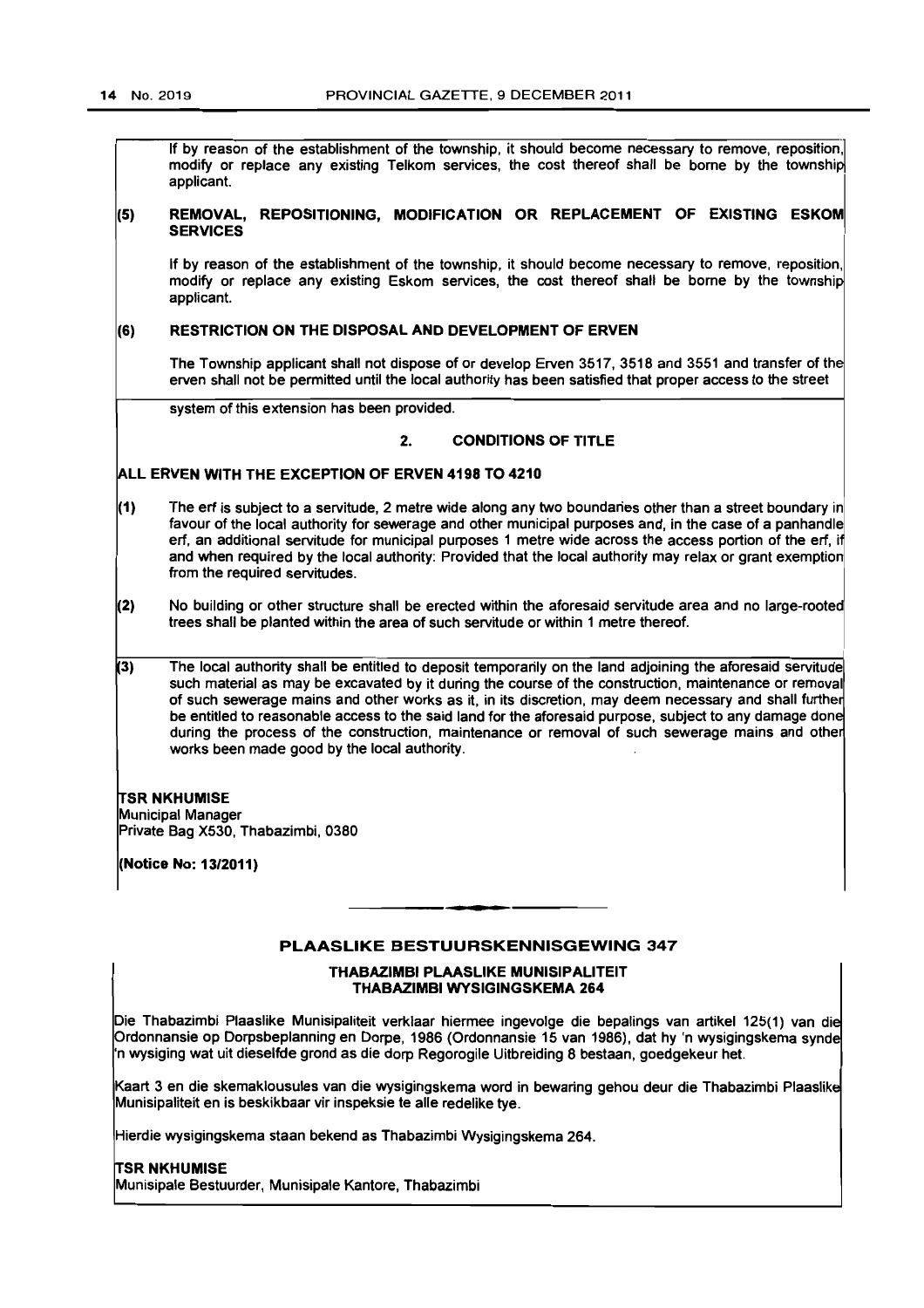# VERKlARING TOT GOEDGEKEURDE DORP

Ingevolge artikel 111 (1) van die Ordonnansie op Dorpsbeplanning en Dorpe. 1986 (Ordonnansie 15 van 1986). verklaar die Thabazimbi Plaaslike Munisipaliteit hierby die dorp Regorogile Uitbreiding 8 tot 'n goedgekeurde dorp. onderworpe aan die voorwaardes uiteengesit in die bygaande Bylae:

### BYlAE

~OORWAARDES WAARONDER DIE AANSOEK OM DORPSTIGTING INGEVOLGE DIE BEPALINGS VAN HOOFSTUK IV VAN DIE ORDONNANSIE OP DORPSBEPlANNING EN DORPE (ORDONNANSIE 15 OF 1986) OP GEDEElTE 10 VAN DIE PlAAS ROSSEAUSPOORT 319-KQ, LIMPOPO DEUR THABAZIMBI PlAASLIKE MUNISIPALITEIT (HIERNA VERWYS NA AS DIE DORPSTIGTER) EN SYNDE DIE GEREGISTREERDE EIENAAR VAN DIE GROND, GOEDGEKEUR 15

### 1. STIGTINGSVOORWAARDES

# (1) NAAM

Die naam van die dorp sal wees Regorogile Uitbreiding 8.

# (2) UITlEG I ONTWERP

Die dorp sal bestaan uit erwe en openbare paaie soos aangedui op Aigemene Plan L.G. Nr. 957/2007.

### (3.) BESKIKKING OOR BESTAANDE TITElVOORWAARDES

Aile erwe sal onderworpe gestel word aan die bestaande voorwaardes en serwitute, indien daar is, met inbegrip van die reservering van mineraleregte en saaklike regte, maar uitgesonderd:

(a) Die volgende serwituut wat slegs Erwe 4201, 4202, 4203, 4205, 4209 en strate in die dorp raak:

"2 Onderhewig aan die reg om elektrisiteit oor die hierinvermelde eiendom te vervoer, tesame met bykomende regte, en onderworpe aan voorwaardes, ten gunste van die ELEKTRISITEITSVOORSIENINGSKOMMISSIE, gehou kragtens Notariële Akte K955/1976S, welke akte gewysig is deur Notariele Akte K2268/1978S met serwituutkaart LG No A2788177 daarby aangeheg, die roete van welke serwituut aangetoon word deur die Iyn ab op die hieraangehegte onderverdelingskaart LG No A4335/88."

(b) Die volgende reg wat nie aan die erwe in die dorp oorgedra moet word nie:

"3 GEREGTIG tot 'n serwituutpad 25 meter wyd oor die restant van ROSSEAUSPOORT 319 K.Q., groot 1359, 6115 hektaar gehou kragtens transportakte T17512175, aangetoon op die hieraangehegte kaart deur die figuur LMNPL."

### $\vert$ (4) VERWYDERING, VERPLASING, MODIFISERING OF VERVANGING VAN BESTAANDE TELKOM DIENSTE

Indien dit as gevolg van die stigting van die dorp nodig word om enige bestaande Telkom dienste te verwyder, te verplaas, te modifiseer of te vervang moet die koste daarvan deur die dorpstigter gedra word.

#### 5) VERWYDERING, VERPlASING, MODIFISERING OF VERVANGING VAN BESTAANDE ESKOM DIENSTE

Indien dit as gevolg van die stigting van die dorp nodig word om enige bestaande Eskom dienste te verwyder, verplaas, modifiseer of te vervang moet die koste daarvan deur die dorpstigter gedra word.

# (6) BEPERKING OP DIE VERVREEMDING EN ONTWIKKELING VAN ERWE

Die dorpstigter mag nie Erwe 3517, 3518 en 3551 vervreem of ontwikkel nie en oordrag van die erwe word nie toegelaat totdat die plaaslike bestuur tevrede is dat behoorlike toegang tot die straatsisteem van hierdie uitbreiding voorsien is nie.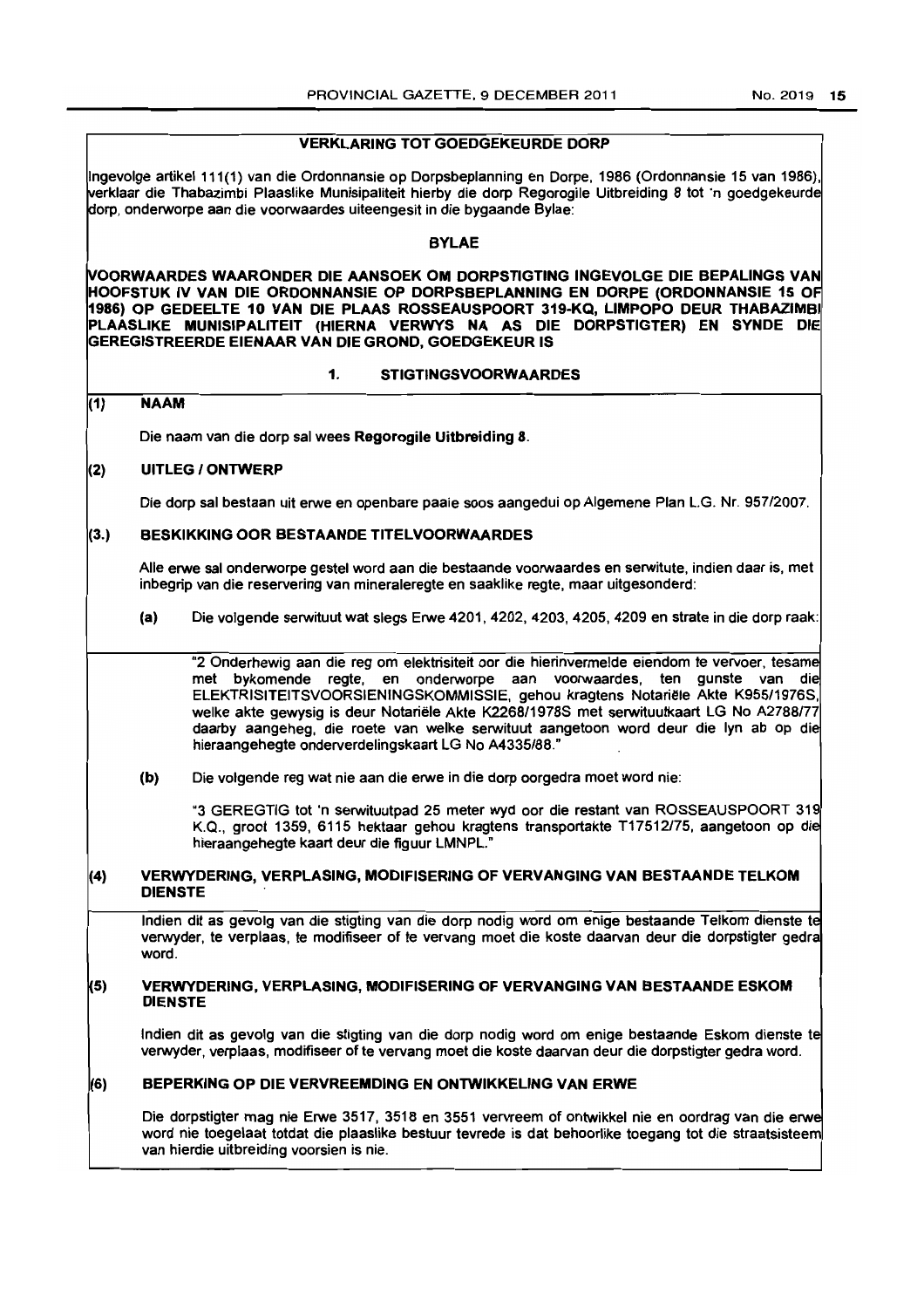2. TITELVOORWAARDES

|     | ALLE ERWE MET DIE UITSONDERING VAN ERWE 4198 TOT 4210                                                                                                                                                                                                                                                                                                                                                                                                                                                                       |
|-----|-----------------------------------------------------------------------------------------------------------------------------------------------------------------------------------------------------------------------------------------------------------------------------------------------------------------------------------------------------------------------------------------------------------------------------------------------------------------------------------------------------------------------------|
| (1) | Die erf is onderworpe aan 'n serwituut, 2 meter wyd langs enige twee grense uitgesonderd 'n<br>straatgrens ten gunste van die plaaslike owerheid vir riool- en ander munisipale doeleindes en, in die<br>geval van 'n pypsteelerf, 'n addisionele serwituut van 1 meter wyd, vir munisipale doeleindes, oor die<br>toegangsdeel van die erf, indien en wanneer deur die plaaslike owerheid benodig: Met dien verstande<br>dat die plaaslike owerheid hierdie vereiste serwitute mag verslap of vrystelling daarvan verleen. |
| (2) | Geen gebou of ander struktuur mag opgerig word binne die bogenoemde serwituutgebied nie en geen<br>grootwortelbome mag in die gebied van sodanige serwituut of binne 1 meter daarvan geplant word nie.                                                                                                                                                                                                                                                                                                                      |
| (3) | Die plaaslike owerheid is daarop geregtig om tydelik op die grond aangrensend aan die voorgenoemde<br>serwituutgebied, sodanige materiaal te stort as wat uitgegrawe mag word in die loop van die                                                                                                                                                                                                                                                                                                                           |
|     | konstruksie, onderhoud of verwydering van sodanige hoofrioolleidings of ander werk as wat hy na sy<br>oordeel nodig ag en is voorts geregtig op redelike toegang tot genoemde grond vir bogenoemde doel,<br>onderworpe daaraan dat enige skade aangerig tydens die proses van konstruksie, instandhouding of<br>verwydering van sodanige hoofrioolleidings en ander werk, goed te maak deur die plaaslike owerheid.                                                                                                         |

TSR NKHUMISE, Munisipale Bestuurder Privaatsak X530, Thabazimbi, 0380

(Kennisgewing Nr: 13/2011)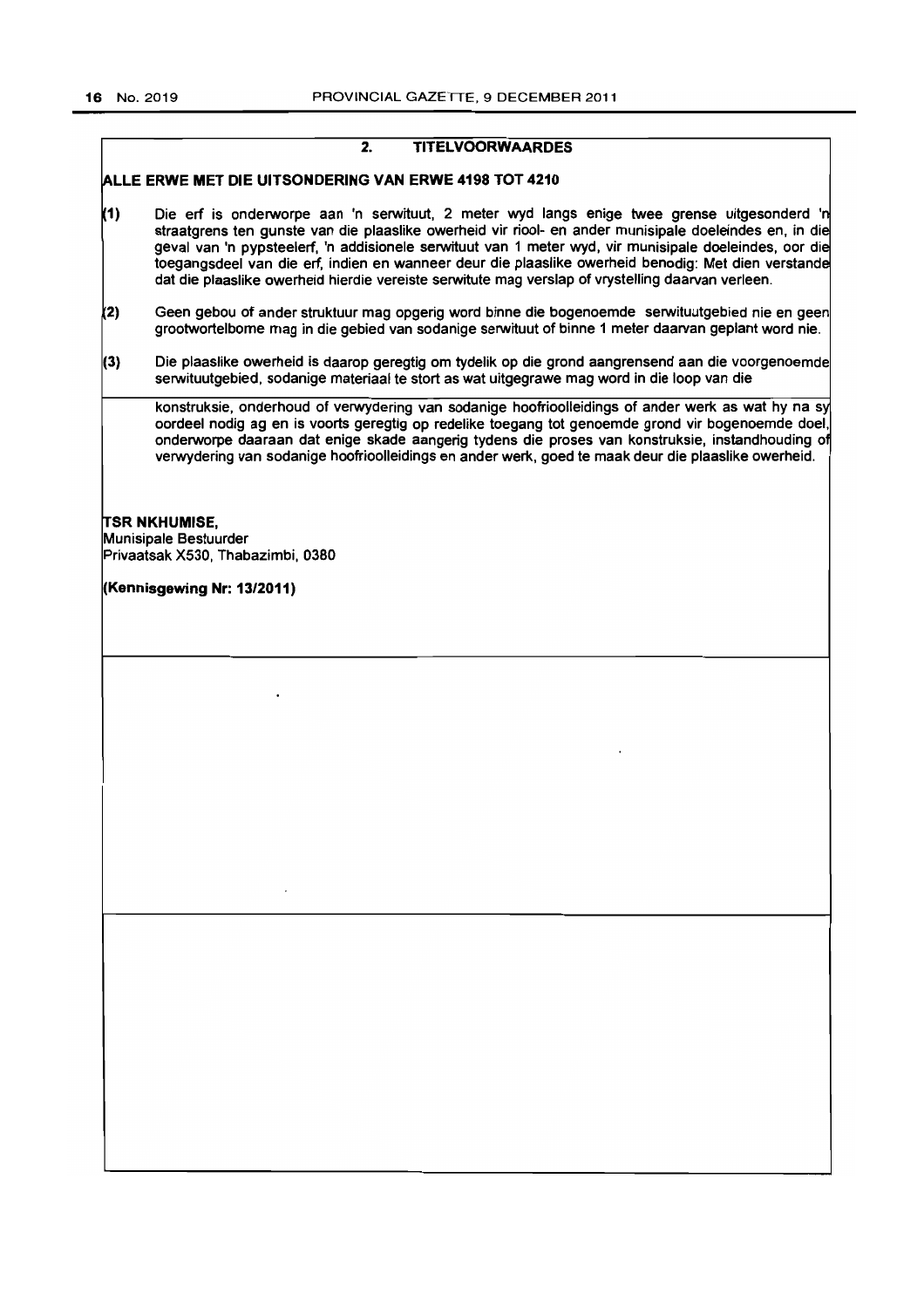# LOCAL AUTHORITY NOTICE 348

#### THABAZIMBI LOCAL MUNICIPALITY THABAZIMBI AMENDMENT SCHEME 283

The Thabazimbi local Municipality hereby in terms of the provisions of section 125 (1) of the Town-Planning and Townships Ordinance, 1986 (Ordinance 15 of 1986). dedare that it has approved an amendment scheme, being an amendment comprising the same land as included in the township Rooiberg Extension 2.

Map 3 and the scheme clauses of the amendment scheme are filed with the Thabazimbi Local Municipality and are open for inspection at all reasonable times.

This amendment scheme is known as Thabazimbi Amendment Scheme 263.

# TSR NKHUMISE.

Municipal Manager, Municipal Offices. Thabazimbi

# DECLARATION AS AN APPROVED TOWNSHIP

In terms of section 111(1) of the Town-Planning and Townships Ordinance, 1986 (Ordinance 15 of 1986). the Thabazimbi Local Municipality hereby declares the township of Rooiberg Extension 2 to be an approved township, subject to the conditions as set out in the Schedule hereto:

# **SCHEDULE**

CONDITIONS UNDER WHICH THE APPLICATION FOR TOWNSHIP ESTABLISHMENT IN TERMS OF THE PROVISIONS OF CHAPTER IV OF THE TOWN-PLANNING AND TOWNSHIPS ORDINANCE, 1986 (ORDINANCE 15 OF 1986) ON PORTION 4 OF THE FARM ROOIBERG 604-KQ, LIMPOPO BY THABAZIMBI MUNICIPALITY (HEREINAFTER REFERRED TO AS THE TOWNSHIP APPLICANT) AND BEING THE REGISTERED OWNER OF THE LAND, HAS BEEN APPROVED

# 1. CONDITIONS OF ESTABLISHMENT

# $(1)$  NAME

The name of the township shall be Rooiberg Extension 2.

# (2) LAYOUT / DESIGN

The township shall consist of erven and streets as indicated on General Plan S.G. No. 4489/1999.

# (3) DISPOSAL OF EXISTING CONDITIONS OF TITLE

and further to cause the existing graves to be properly protected.

All erven shall be made subject to existing conditions and servitudes, if any, including the reservation of rights to minerals.

#### 2. CONDITION TO BE COMPLIED WITH BEFORE THE ERVEN IN THE TOWNSHIP BECOME **REGISTRABLE** RESTRICTION ON THE DISPOSAL AND DEVELOPMENT OF ERVEN

The township applicant shall not dispose of or develop Erven 221; 222; 265 to 273; 280; 281; 325; 334 to 343; 362 to 366; 386 to 388; 391 to 393 and 507 to 512 and transfer of the erven shall not be permitted until the loca authority has been satisfied that the necessary cadastral corrections and/or rezoning of the erven or part(s) thereof have been made in order to ensure the erven or part(s) thereof be protected from underground workings

# 3. CONDITIONS OF TITLE

~ONDITIONS IMPOSED BY THE AUTHORISED LOCAL AUTHORITY IN TERMS OF THE PROVISIONS OF !THE TOWN-PLANNING AND TOWNSHIPS ORDINANCE, 1986 (ORDINANCE NO. 15 OF 1986)

!The erven mentioned hereunder shall be subject to the conditions imposed by the local authority in terms of the provisions of the Town-planning and Townships Ordinance, 1986.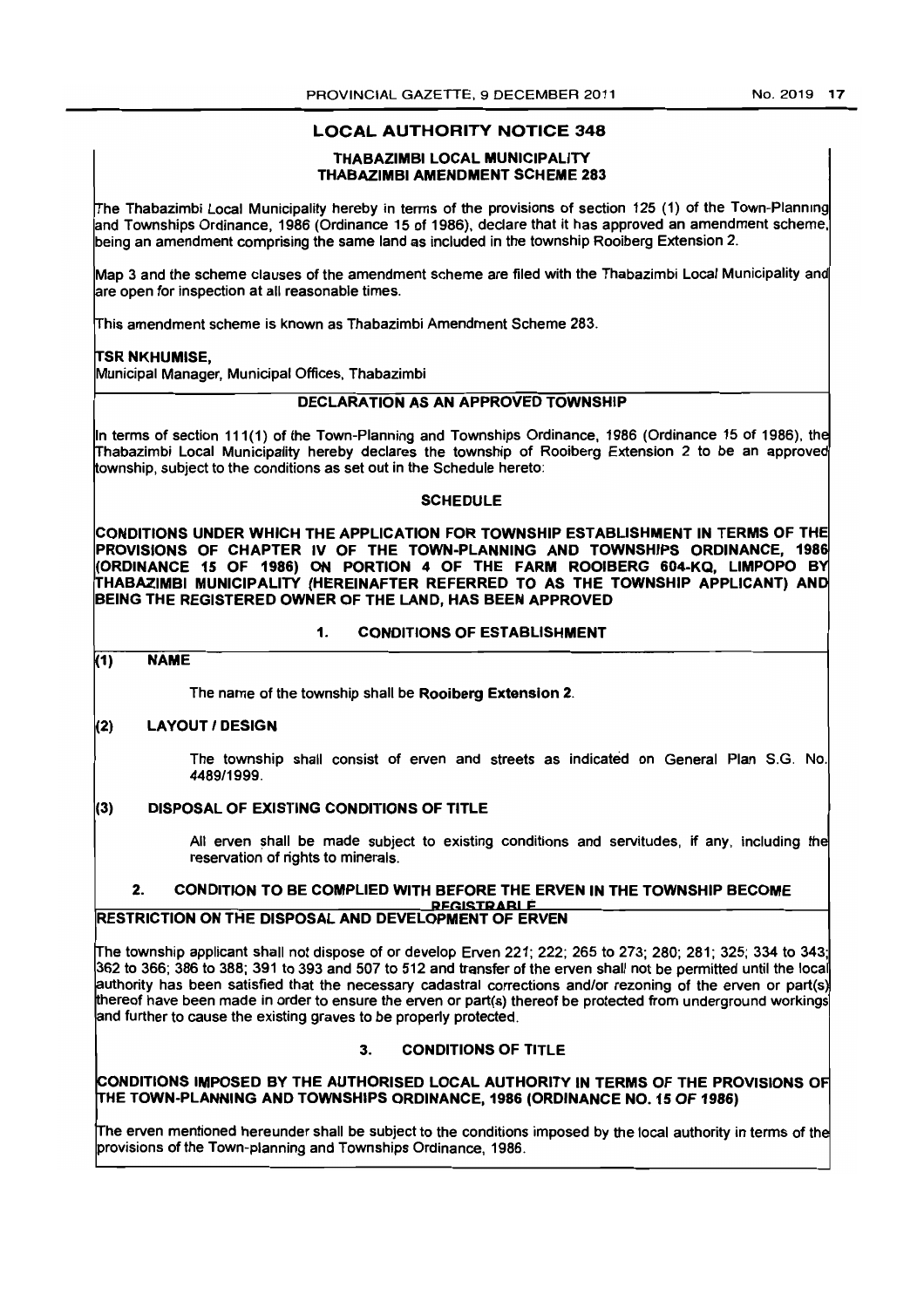# **ALL ERVEN**

- 1) The ert is subject to a servitude 2 metres wide along any two boundaries other than a street boundary in favour of the local authority for sewerage and other municipal purposes. and in the case of a panhandle ert, an additional servitude for municipal purposes 1 metre wide across the access portion of the ert, if and when required by the local authority: Provided that the local authority may relax or grant exemption from the required servitude.
- 2) No building or other structure shall be erected within the aforesaid servitude area and no large-rooted trees shall be planted within the area of such servitude or within 2m thereof.
- 3) The local authority shall be entitled to deposit temporally on the land adjoining the aforesaid servitude such material as may be excavated by it during the course of the construction, maintenance or removal of such sewerage mains and other works as it, in its discretion, may deem necessary and shall further

be entitled to reasonable access to the said land for the aforesaid purpose, subject to any damage done during the process of the construction, maintenance or removal of such sewerage mains and othe works being made good by the local authority.

**TSR NKHUMISE, Municipal Manager** Private Bag X530, Thabazimbi, 0380

(Notice No: 50/2011)

# PLAASLIKE BESTUURSKENNISGEWING 348

#### THABAZIMBI PLAASLIKE MUNISIPALITEIT THABAZIMBI WYSIGINGSKEMA 283

Die Thabazimbi Plaaslike Munisipaliteit verklaar hiermee ingevolge die bepalings van artikel 125(1) van die Ordonnansie op Dorpsbeplanning en Dorpe, 1986 (Ordonnansie 15 van 1986), dat hy 'n wysigingskema synde n wysiging wat uit dieselfde grond as die dorp Rooiberg Uitbreiding 2 bestaan, goedgekeur het.

Kaart 3 en die skemaklousules van die wysigingskema word in bewaring gehou deur die Thabazimbi Plaaslike Munisipaliteit en is beskikbaar vir inspeksie te aile redelike tye.

Hierdie wysigingskema staan bekend as Thabazimbi Wysigingskema 283.

#### iTSR NKHUMISE

Munisipale Bestuurder. Munisipale Kantore. Thabazimbi

# VERKLARING TOT GOEDGEKEURDE DORP

Ingevolge artikel 111(1) van die Ordonnansie op Dorpsbeplanning en Dorpe, 1986 (Ordonnansie 15 van 1986), verklaar die Thabazimbi Plaaslike Munisipaliteit hierby die dorp Rooiberg Uitbreiding 2 tot 'n goedgekeurde dorp. onderworpe aan die voorwaardes uiteengesit in die bygaande Bylae:

#### BYLAE

~OORWAARDES WAARONDER DIE AANSOEK OM DORPSTIGTING INGEVOLGE DIE BEPALINGS VAN HOOFSTUK IV VAN DIE ORDONNANSIE OP DORPSBEPLANNING EN DORPE (ORDONNANSIE 15 OF 1986) OP GEDEELTE 4 VAN DIE PLAAS ROOIBERG 604-KQ, LIMPOPO OEUR THABAZIMBI PLAASLlKE MUNISIPALITEIT (HIERNA VERWYS NA AS DIE DORPSTIGTER) EN SYNDE DIE GEREGISTREERDE EIENAAR VAN DIE GROND, GOEDGEKEUR IS

1. STIGTINGSVOORWAARDES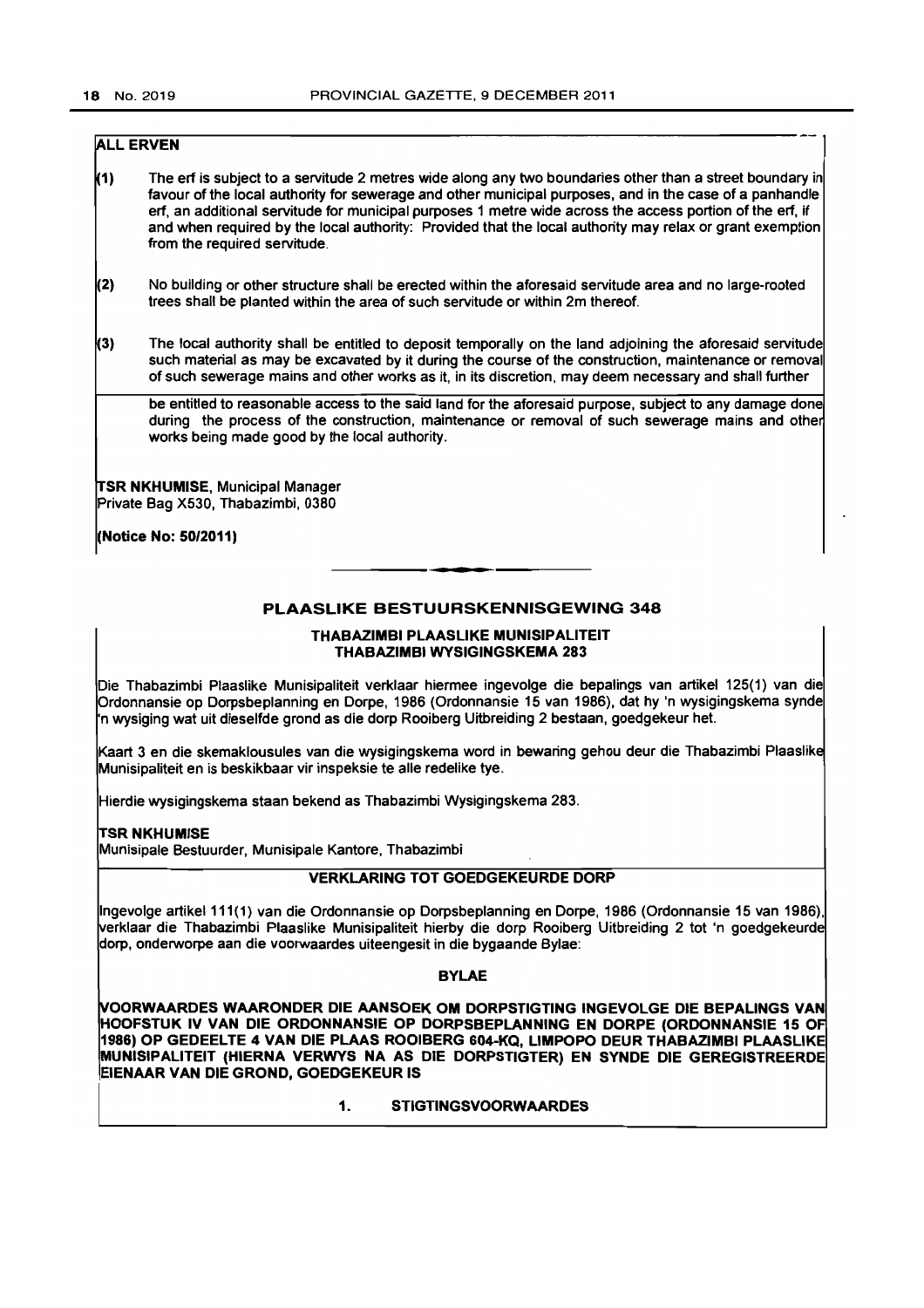# $(1)$  NAAM

Die naam van die dorp sal wees Rooiberg Uitbreiding 2.

# (2) UITLEG IONTWERP

Die dorp sal bestaan uit erwe en paaie soos aangedui op Aigemene Plan L.G. Nr. 4489/1999.

### (3) BESKIKKING OOR BESTAANDE TITELVOORWAARDES

Aile erwe sal onderworpe gestel word aan die bestaande voorwaardes en serwitute, indien daar is, met inbegrip van die reservering van mineraleregte en saaklike regte.

# 2. VOORWAARDE WAARAAN VOLDOEN MOET WORD VOORDAT DIE ERWE IN DIE DORP REGISTREERBAAR WORD

# BEPERKING OP DIE VERVREEMDING EN ONTWIKKELING VAN ERWE

Die dorpstigter moet nie Erwe 221; 222; 265 tot 273; 280; 281; 325; 334 tot 343; 362 tot 366; 386 tot 388; 391 tot 393 en 507 tot 512 vervreem of ontwikkel nie en oordrag van die erwe moet nie toegelaat word totdat die plaaslike owerheid tevrede gestel is dat die nodige kadastrale regstellings en/of hersonering van die erwe 0 deel(e) daarvan gedoen is om te verseker dat die erwe of deel(e) daarvan beskerm is teen ondergrondse werke en verder om te verseker dat die bestaande grafte behoorlik beskerm is.

# 3. TITELVOORWAARDES

#### ~OORWAARDES OPGEU DEUR DIE GEMAGTIGDE PLAASLIKE OWERHEID IN TERME VAN DIE BE PALINGS VAN DIE ORDONNANSIE OP DORPSBEPLANNING EN DORPE, 1986 (ORDONNANSIE 15 iVAN 1986)

Die erwe hieronder genoem is onderworpe aan die voorwaardes soos aangedui.

# **ALLE ERWE**

- 1) Die ert is onderworpe aan 'n serwituut, 2 meter wyd langs enige twee grense uitgesonderd 'n straatgrens ten gunste van die plaaslike owerheid vir riool- en ander munisipale doeleindes en, in die geval van 'n pypsteelerf, 'n addisionele serwituut van 1 meter wyd, vir munisipale doeleindes, oor die toegangsdeel van die erf, indien en wanneer deur die plaaslike owerheid benodig: Met dien verstande dat die plaaslike owerheid hierdie vereiste serwitute mag verslap of vrystelling daarvan veneen.
- 2) Geen gebou of ander struktuur mag opgerig word binne die bogenoemde serwituutgebied nie en geen grootwortelbome mag in die gebied van sodanige serwituut of binne 1 meter daarvan geplant word nie.
- 3) Die plaaslike owerheid is daarop geregtig om tydelik op die grond aangrensend aan die voorgenoemde serwituutgebied, sodanige materiaal te stort as wat uitgegrawe mag word in die loop van die konstruksie, onderhoud of verwydering van sodanige hoofrioolleidings of ander werk as wat hy na sy oordeel nodig ag en is voorts geregtig op redelike toegang tot genoemde grond vir bogenoemde doel,

onderworpe daaraan dat enige skade aangerig tydens die proses van konstruksie. instandhouding of verwydering van sodanige hoofrioolleidings en ander werk, goed te maak deur die plaaslike owerheid.

**TSR NKHUMISE. Munisipale Bestuurder** Privaatsak X530, Thabazimbi. 0380

(Kennisgewing Nr: 5012011)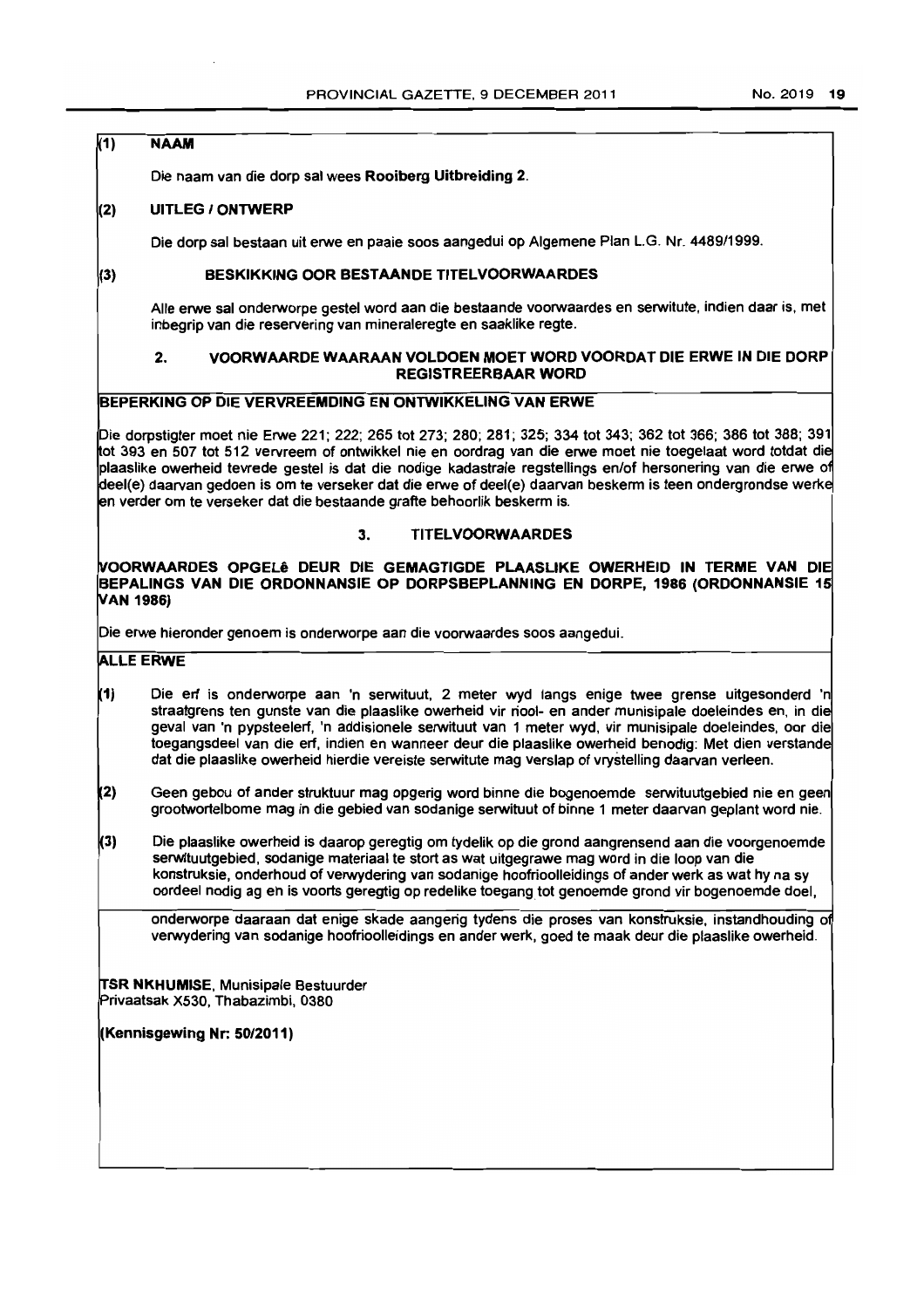# LOCAL AUTHORITY NOTICE 349

#### THABAZIMBI LOCAL MUNICIPALITY THABAZIMBI AMENDMENT SCHEME 292

Ifhe Thabazimbi Local Municipality hereby in terms of the provisions of section 125 (1) of the Town-Planning and Townships Ordinance, 1986 (Ordinance 15 of 1986), declare that it has approved an amendment scheme, peing an amendment comprising the same land as included in the township Regorogile Extension 7.

Map 3 and the scheme clauses of the amendment scheme are filed with the Thabazimbi Local Municipality and are open for inspection at all reasonable times.

Irhis amendment scheme is known as Thabazimbi Amendment Scheme 292.

#### TSR NKHUMISE.

Municipal Manager, Municipal Offices, Thabazimbi

# DECLARATION AS AN APPROVED TOWNSHIP

In terms of section 111(1) of the Town-Planning and Townships Ordinance, 1986 (Ordinance 15 of 1986), the Ifhabazimbi Local Municipality hereby declares the township of Regorogile Extension 7 to be an approved township, subject to the conditions as set out in the Schedule hereto:

# **SCHEDULE**

 $|$ CONDITIONS UNDER WHICH THE APPLICATION FOR TOWNSHIP ESTABLISHMENT IN TERMS OF THE  $\,$ PROVISIONS OF CHAPTER IV OF THE TOWN-PLANNING AND TOWNSHIPS ORDINANCE, 1986 (ORDINANCE 15 OF 1986) ON PORTION 8 OF THE FARM APIESDOORN 316-KQ, LIMPOPO BY THABAZIMBI MUNICIPALITY (HEREINAFTER REFERRED TO AS THE TOWNSHIP APPLICANT) AND BEING THE REGISTERED OWNER OF THE LAND, HAS BEEN APPROVED

### 1. CONDITIONS OF ESTABLISHMENT

# $(1)$  NAME

The name of the township shall be Regorogile Extension 7.

### ~2) LAYOUT/DESIGN

The township shall consist of erven and public roads as indicated on General Plan S.G. No. 9096/2004.

### 3) DISPOSAL OF EXISTING CONDITIONS OF TITLE

All erven shall be made subject to existing conditions and servitudes, if any including the reservation of rights to minerals and real rights, but excluding:

The following servitude that does not affect the township area because of the location thereof:

"2 Die resterende gedeelte van die plaas DONKERPOORT Nr. 344 gelee in die registrasie afdeling K.Q., distrik Thabazimbi (voorheen distrik Rustenburg), groot as sulks 3177.5840 morge, waarvan die eiendom hieronder gehou 'n gedeelte is, is onderhewig aan Notariele Akte Nr. 285/1962-5 geregistreer op 3 April 1962, waarkragtens die reg aan ELEKTRI51TEIT5VOOR51ENINGSKOMMISSIE verteen is om elektrisiteit oor die voormelde eiendom te vervoer tesame met bykomende regte en ondemewig aan die voorwaardes soos meer volledig sal blyk uit gesegde Notariele Akte."

# 2. CONDITIONS OF TITLE

CONDITIONS IMPOSED BY THE AUTHORISED LOCAL AUTHORITY IN TERMS OF THE PROVISIONS OF If HE TOWN-PLANNING AND TOWNSHIPS ORDINANCE. 1986 (ORDINANCE 15 OF 1986)

Irhe erven mentioned hereunder shall be subject to the conditions as indicated.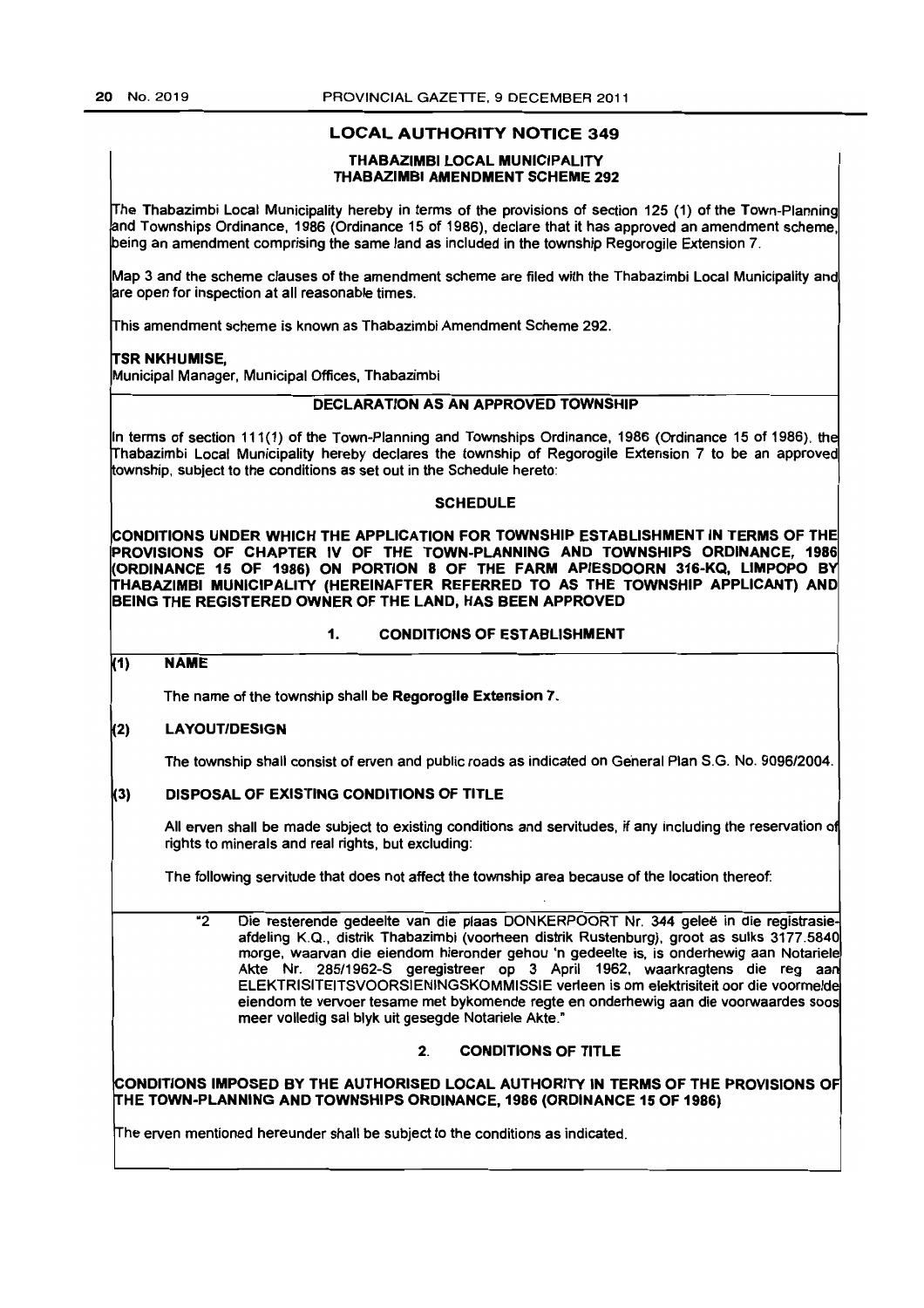# ALL ERVEN WITH THE EXCEPTION OF ERF 2866

- 1) The erf is subject to a servitude, 2 metre wide along any two boundaries other than a street boundary in favour of the local authority for sewerage and other municipal purposes and. in the case of a panhandle erf, an additional servitude for municipal purposes 1 metre wide across the access portion of the erf, if and when required by the local authority: Provided that the local authority may relax or grant exemption from the required servitudes.
- 2) No building or other structure shall be erected within the aforesaid servitude area and no large-rooted trees shall be planted within the area of such servitude or within 1 metre thereof.
- $(3)$  The local authority shall be entitled to deposit temporarily on the land adjoining the aforesaid servitude such material as may be excavated by it during the course of the construction, maintenance or removal of such sewerage mains and other works as it, in its discretion, may deem necessary and shall further be entitled to reasonable access to the said land for the aforesaid purpose, subject to any damage

done during the process of the construction, maintenance or removal of such sewerage mains and other works been made good by the local authority.

TSR NKHUMISE, Municipal Manager Private Bag X530, Thabazimbi, 0380

(Notice No.: 14/2011)

# PLAASLIKE BESTUURSKENNISGEWING 349

• **• •** 

# THABAZIMBI PLAASLIKE MUNISIPALITEIT THABAZIMBI WYSIGINGSKEMA 292

Die Thabazimbi Plaaslike Munisipaliteit verklaar hiermee ingevolge die bepalings van artikel 125(1) van die prdonnansie op Dorpsbeplanning en Dorpe, 1986 (Ordonnansie 15 van 1986), dat hy 'n wysigingskema synde 'n wysiging wat uit dieselfde grond as die dorp Regorogile Uitbreiding 7 bestaan. goedgekeur het.

Kaart 3 en die skemaklousules van die wysigingskema word in bewaring gehou deur die Thabazimbi Plaaslike Munisipaliteit en is beskikbaar vir inspeksie te aile redelike tye.

Hierdie wysigingskema staan bekend as Thabazimbi Wysigingskema 292.

# IrSR NKHUMISE

Munisipale Bestuurder, Munisipale Kantore, Thabazimbi

# VERKLARING TOT GOEDGEKEURDE DORP

Ingevolge artikel 111 (1) van die Ordonnansie op Dorpsbeplanning en Dorpe, 1986 (Ordonnansie 15 van 1986), verklaar die Thabazjmbi Plaaslike Munisipaliteit hierby die dorp Regorogile Uitbreiding 7 tot 'n goedgekeurde dorp. onderworpe aan die voorwaardes uiteengesit in die bygaande Bylae:

### BYLAE

~OORWAARDES WAARONDER DIE AANSOEK OM DORPSTIGTING INGEVOLGE DIE BEPALINGS VAN HOOFSTUK IV VAN DIE ORDONNANSIE OP DORPSBEPLANNING EN DORPE (ORDONNANSIE 15 OF 1986) OP GEDEELTE 8 VAN DIE PLAAS APIESDOORN 316.KQ, LIMPOPO DEUR THABAZIMBI PLAASLIKE MUNISIPALITEIT (HIERNA VERWYS NA AS DIE DORPSTIGTER) EN SYNDE DIE ~EREGISTREERDE EIENAAR VAN DIE GROND, GOEDGEKEUR IS

1. STIGTINGSVOORWAARDES